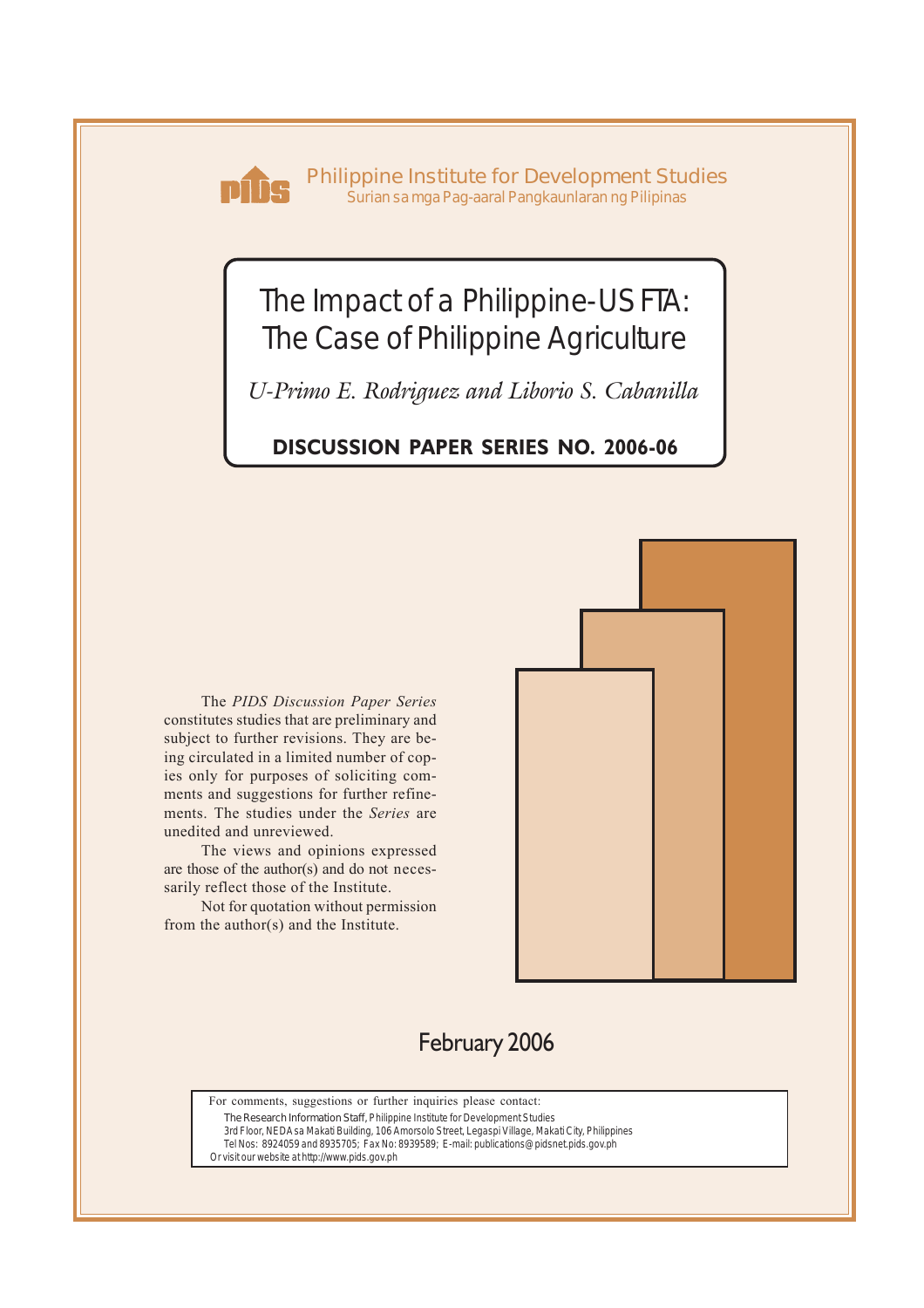# **THE IMPACT OF AN RP-US FTA: THE CASE OF PHILIPPINE AGRICULTURE**

#### **U-Primo E. Rodriguez and Liborio S. Cabanilla**

#### Abstract

The paper examines the effect of an RP-US FTA in the Philippine agricultural sector. Using an Applied General Equilibrium (AGE) Model, it analyzes the impact of the removal of tariffs on imports from the US on the various commodities in agriculture and food processing. The simulation results suggest that most of the commodities in these sectors experience gains in output and employment following the removal of Philippine tariffs on its imports from the U.S. It also shows that the benefits of agriculture and food processing from the FTA are larger with a comprehensive removal of tariffs.

*Keywords: Philippine agriculture production, consumption and employment, foreign and domestic markets, tariff change and removal, economic modelling* 

This paper is part of the "RP-US FTA Research Project" of the Philippine APEC Study Center Network, Philippine Institute for Development Studies. The authors wish to thank Cielito Habito, Mario Lamberte and Erlinda Medalla for their comments on an earlier draft. The usual disclaimer applies.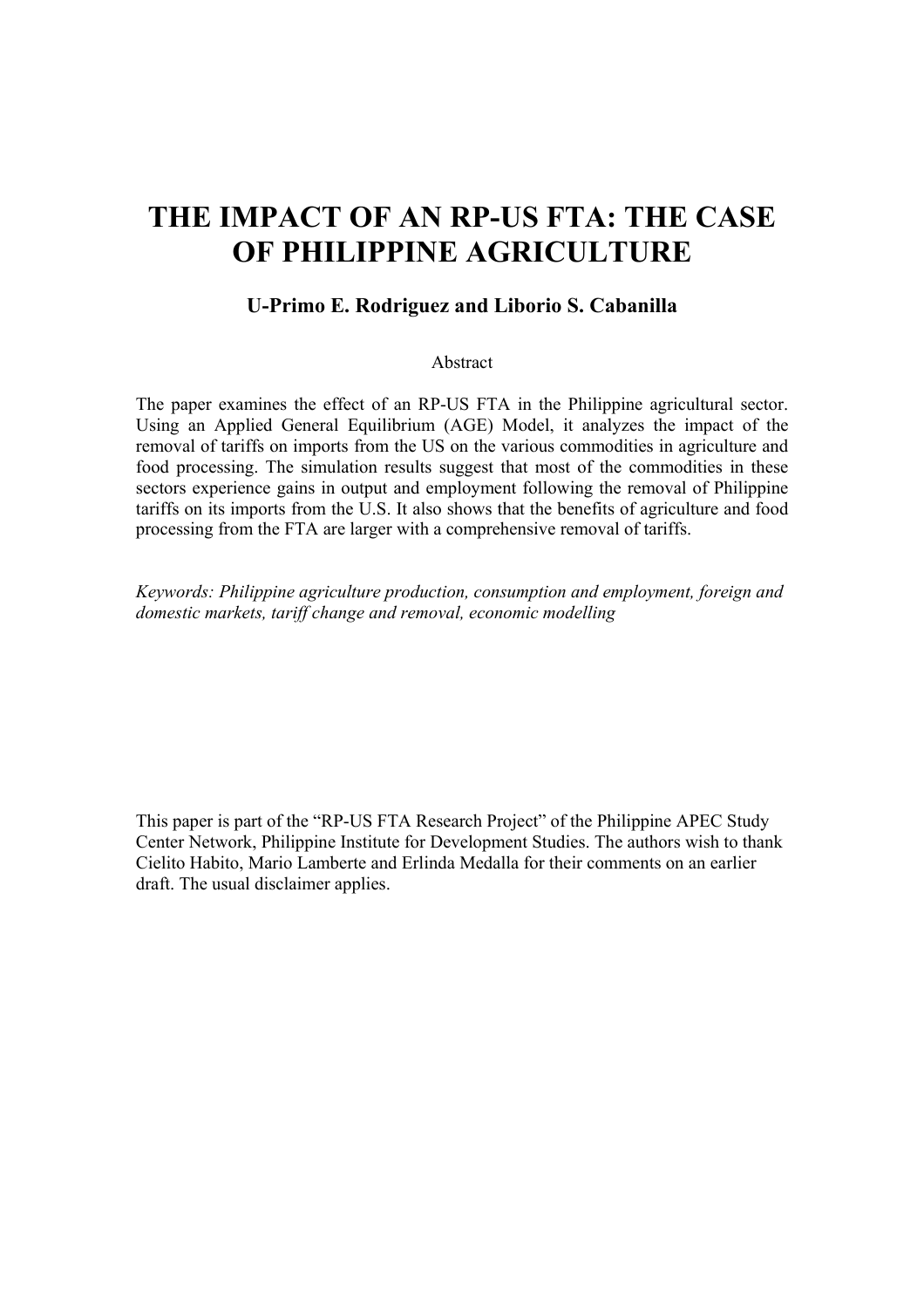### **THE IMPACT OF A PHILIPPINES-US FTA: THE CASE OF PHILIPPINE AGRICULTURE U-Primo E. Rodriguez and Liborio S. Cabanilla**

#### **1. INTRODUCTION**

 This paper analyzes the implications of establishing a free trade area between the United States (US) and the Philippines. In particular, it evaluates the effects of the agreement on production, consumption and employment in Philippine agriculture and food processing.

 The analysis is carried out using an Applied General Equilibrium (AGE) model. This tool has been widely used in the analysis of trade policies in general and regional trading arrangements in particular.<sup>1</sup> Its appeal arises from the explicit treatment substitution possibilities among various commodities in production and consumption. Moreover, AGE models capture the interaction between various agents and markets in an economy. Such models therefore facilitate the analysis of the effects of policies on a wide range of economic variables.

 The remainder of this paper is organized as follows. Section 2 describes the model that will be used in the analysis. Section 3 discusses the different experiments and key outcomes. Section 4 concludes.

#### **2. DESCRIPTION OF THE MODEL**

 The analysis uses a revised version of the AGE model developed by Inocencio et al. (2001). The original model was designed to evaluate the effects of economic policies,

<sup>&</sup>lt;sup>1</sup> Examples of applications to regional trading agreements are Cororaton (2004), Wolf (2000), Oktaviani and Drynan (2000), Diao and Somwara (2000), Bandara and Yu (2001), Lewis et al. (1999), Lewis et al. (1995).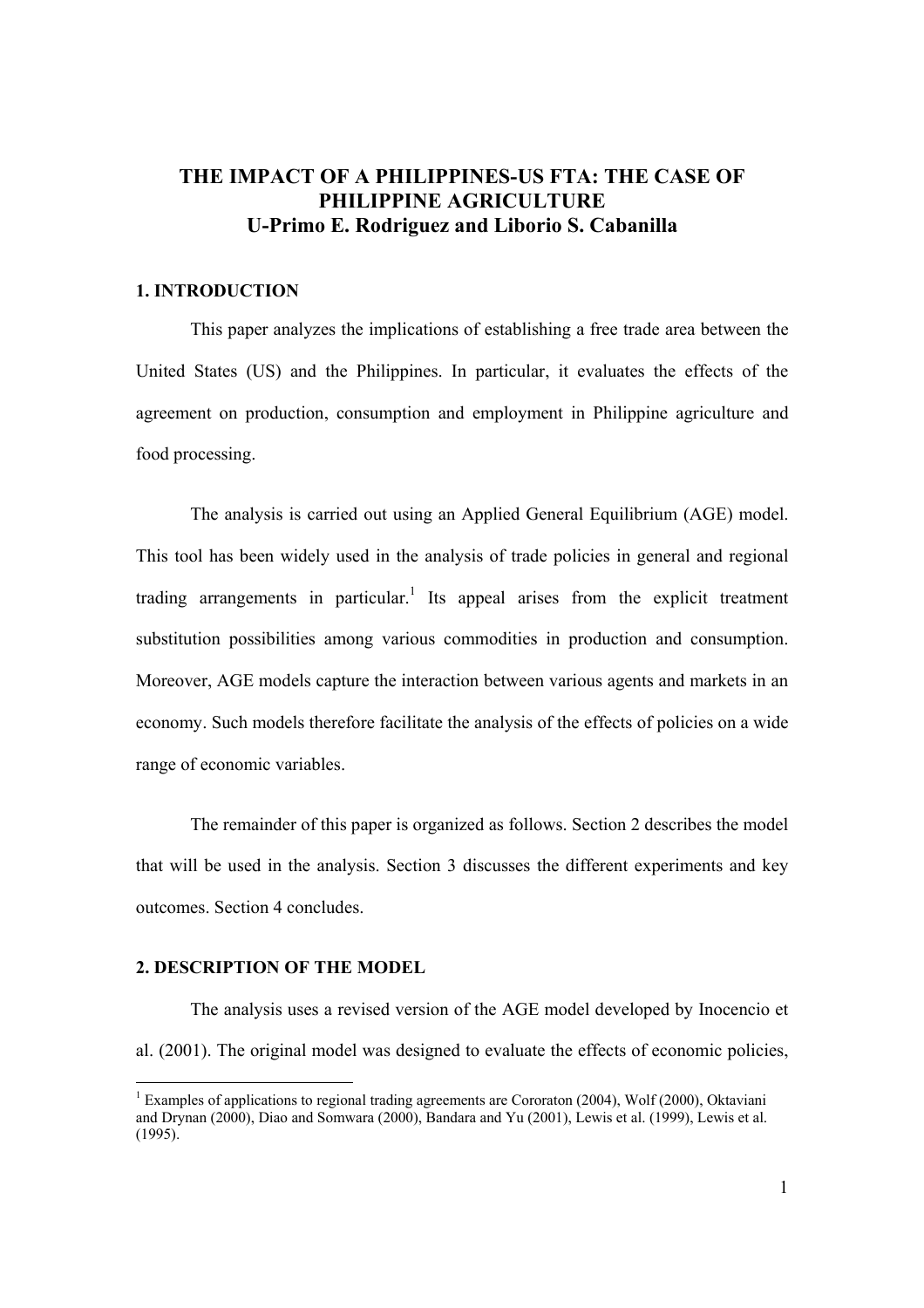environmental policies and exogenous shocks on different economic variables. To address the concerns of this paper, the model was revised by disaggregating Philippine exports and imports by source and destination. In particular, it explicitly identifies Philippine trade with the US. The succeeding will paragraphs describe the basic features of the original model. This is followed by an account of the revisions that were made to suit the objectives of this paper. $<sup>2</sup>$ </sup>

#### **The original model**

 The original model is disaggregated into 40 goods and services. Eight of these commodities can be classified as part of *Agriculture, Fishery and Forestry*. These are (1) *Palay*, (2) *Corn*, (3) *Vegetables, fruits and nuts,*(4) *Coconut and Sugar cane,* (5) *Livestock, poultry and other animals,* (6) *Fishery*, (7) *Other Agricultural Production*, (8) *Forestry*. On the other hand, *Food processing* is composed of (1) *Rice and corn milling*, (2) *Milled Sugar*, (3) *Meat manufacturing*, (4) *Fish Manufacturing*, (5) *Beverage and tobacco manufacturing,* (6) *Other food manufacturing*. The remaining 26 commodities of the model belong to the (other) *Industry* and *Services* sectors.

 The model has five major blocks. These are production, households, government, foreign trade and the environment.

 Each commodity in the production block has a representative firm that uses capital, labor and intermediate goods to produce its gross output. This firm is assumed to be an optimizing agent (i.e., maximizes profits) that is operating in a perfectly

 $2^2$  The interested reader can consult the appendix for a listing of the equations, variable definitions and disaggregation of the model. For a more comprehensive discussion, also see Inocencio et al (2001).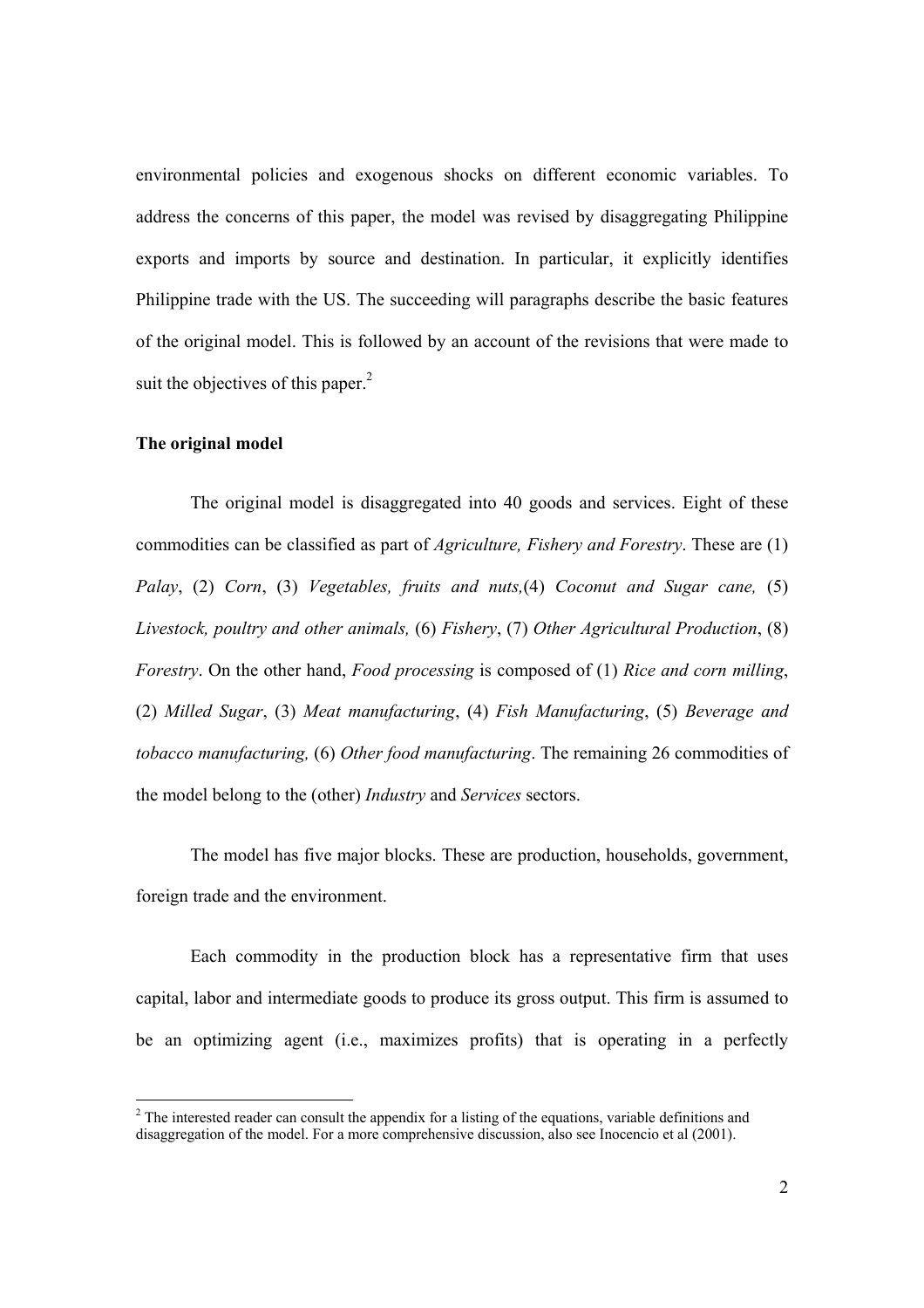competitive market. The outcomes from the optimization process are used to specify the input demand and output supply equations in the model.

The output of the representative firm is sold to domestic and foreign markets (export supply). These are determined by assuming that the firm seeks to maximize its revenues from selling to these markets. In doing so, the firm is assumed to be constrained by its gross output, prices and an aggregator represented by a constant elasticity of transformation (CET) function.

 The household block is disaggregated into three income groups. These are low, middle and high income households. Each of these groups is assumed to have representative household that is endowed with capital and labor. Payments to capital and labor, along with net transfer payments, represent the income of these households. This income is then allocated for savings, taxes and consumption.

The consumption of goods and services is determined through an optimization process. The representative household is assumed to maximize its utility or satisfaction by selecting the quantities of goods and services it will consume subject to given prices and desired spending (income less taxes and savings).

 The government generates revenues mainly through taxes on income, transactions and imports. Its collections are then allocated for goods and services and net transfers. Any discrepancy between government revenues and outlays is then reflected though the budget deficit.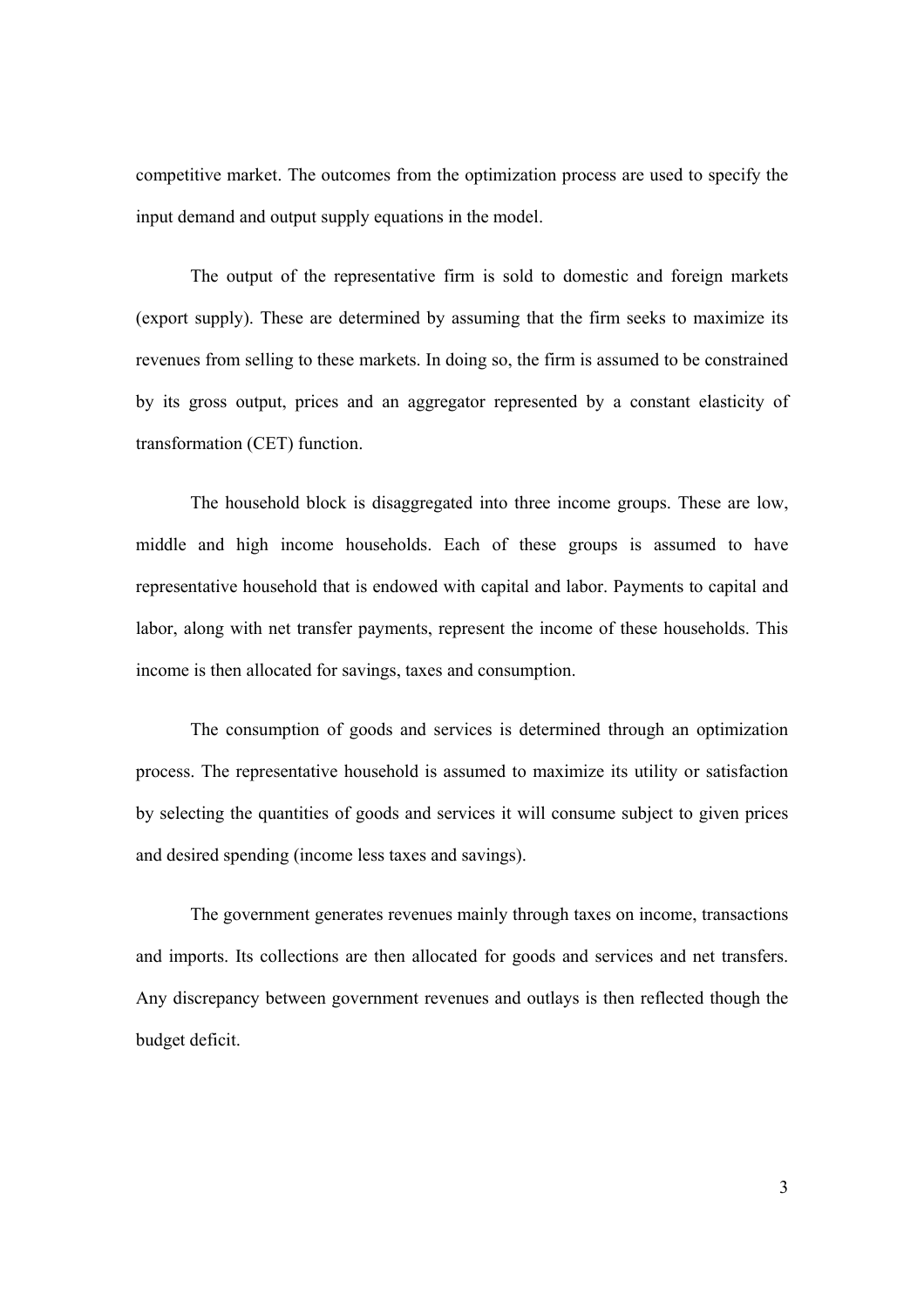The foreign trade block captures exports and imports. It is modeled under the assumption that the Philippines is a price taker in world markets. This assumption suggests that the import supply and export demand functions are perfectly elastic. Import demands are determined by imposing the Armington assumption – i.e., imports are differentiated by source.

The major blocks are integrated by means of equilibrium conditions. The supply side is composed of the output of domestic firms and imports. On the other hand, the demand side is composed of government spending on goods and services, household consumption, intermediate demand and exports (foreign demand). These equilibrium conditions determine domestic prices in the model.

 The data for the model is based primarily on a Social Accounting Matrix (SAM) that was constructed using the 1994 Input-Output table.

#### **Revisions to the basic model**

 The basic model does not disaggregate imports and exports by source and destination. The objectives of the paper therefore make it necessary to modify model in to explicitly account for Philippine imports coming from and exports going to the US.

The modifications to the model equations were implemented by imposing the Armington assumption. This suggests that imports from the US are not perfectly substitutable with those coming from the rest of the world (ROW). Philippine exports to the US and ROW are also assumed to be differentiated.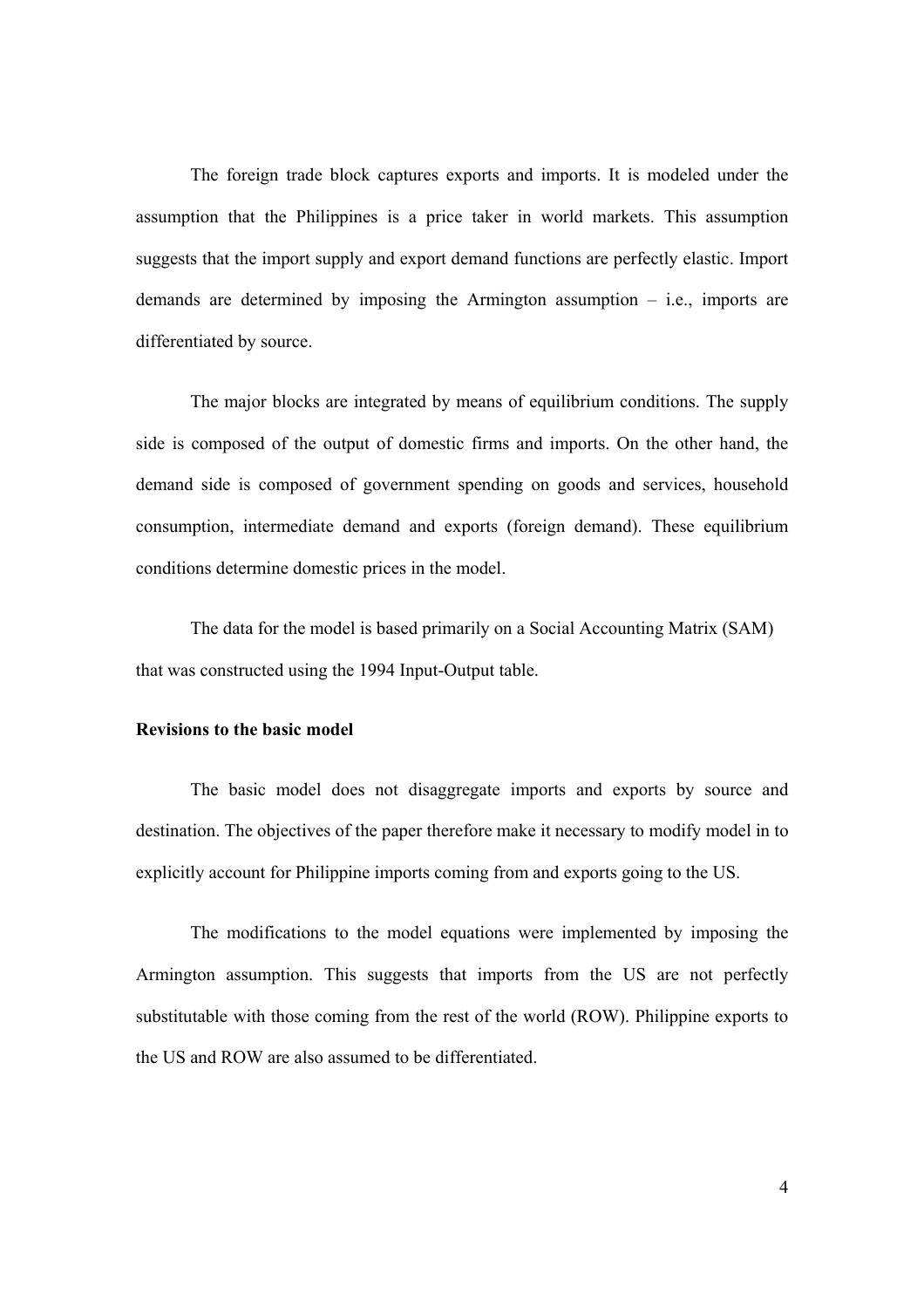The import demand equations, by source, are derived as follows. It is assumed that the objective of the domestic agent is to find the combination of the imports from the US and ROW that will minimize the total cost of imports. This optimizing process is implemented under the assumption that total imports and import prices (by source) are given. It also assumes that the total imports of a specific commodity is a Constant Elasticity of Substitution (CES) composite of imports from the US and ROW. The first order conditions from this process are used as the equations for the import demands from the US and ROW.

The key properties of the resulting equations are as follows. First, the import demand from a particular source is inversely related to its relative price. In other words, the Philippine demand for US-made goods will decline if there is an increase in the price of US imports relative to ROW imports. Second, the import demand from a particular source is positively related to the demand for total imports. That is, the demand for US imports (and ROW imports) will rise if the total imports higher.

 The specification of the export supply equations, by destination, proceeds along the same lines. However, the objective of the firm is to find the combination of US and ROW exports which will maximize the revenues from exporting. The optimizing process is implemented under the assumption that total exports and export prices (by destination) are given. It also assumes that the total exports of a given commodity is a Constant Elasticity of Transformation (CET) composite of exports destined for the US and ROW. The first order conditions from this process are used as the export supply equations for the US and ROW.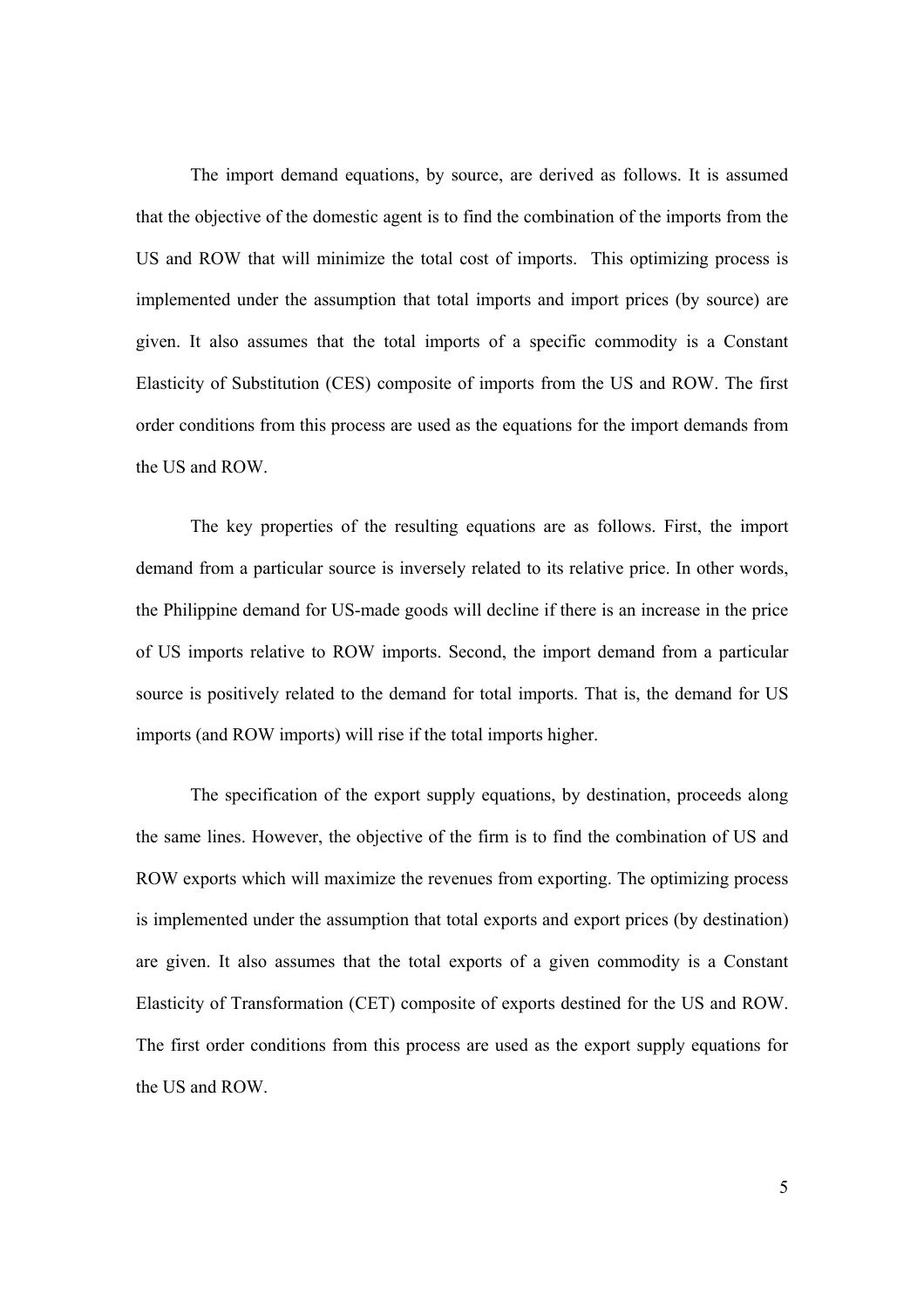The key properties of the export supply equations are as follows. First, exports to a particular destination are positively related to its relative price. In other words, domestic firms want to sell more to the US if there is an increase in US export prices relative to ROW export prices. Second, exports to a particular destination are positively related to total exports. That is, US exports (and ROW exports) will rise if total exports higher.

 Apart from the revising the equations of the model, there was also a need to modify the SAM to capture the spatial features of exports and imports. This was implemented by computing the average share of the US in the Philippine exports and imports of each commodity. The average shares were calculated using disaggregated trade data from the Department of Trade and Industry for the period  $2001-2003$ .<sup>3</sup> Exports to and imports from US were then obtained by multiplying the relevant shares to their respective totals in the SAM.

#### **3. SIMULATION RESULTS**

#### **3.1 Description of experiments**

 In the absence of information regarding the final structure of the free area between the Philippines and US, six experiments were explored in the simulations. Experiment A assumes that all Philippine tariffs on US imports are removed. On the other hand, Experiments B and C focus on the selective removal of Philippine tariffs on US imports. Experiment B assumes that the tariff removal is confined only to agriculture and food processing. In contrast, Experiment C exempts these sectors from the tariff changes.

<sup>&</sup>lt;sup>3</sup> The basic data was downloaded from http://tradeline.dti.gov.ph.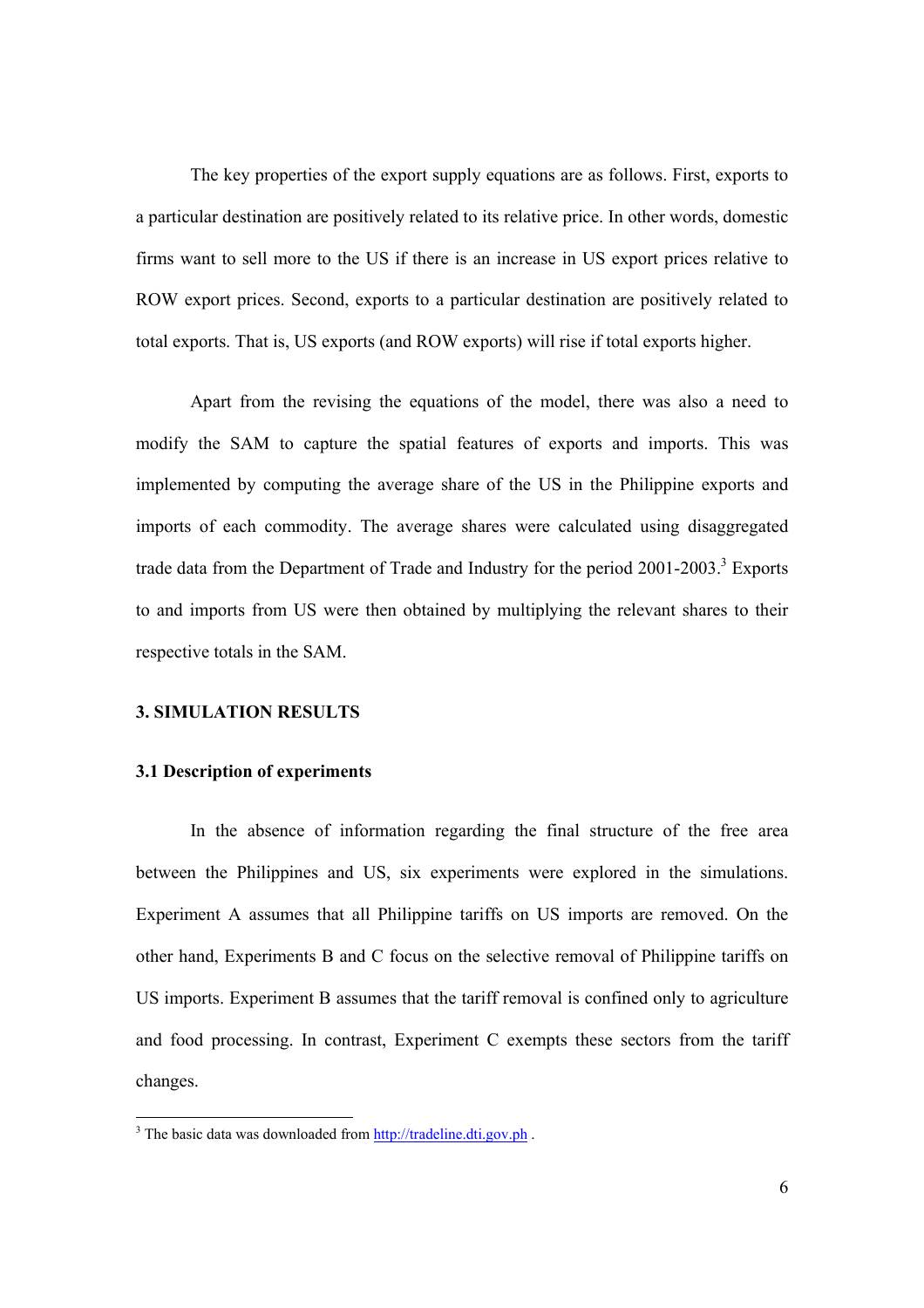For each experiment, there is an additional simulation involving a one percent increase in a set of export prices. This is an attempt to capture the possible opening-up of US market to Philippine exports The changes in export prices follows the theme for each experiment. In Experiment A, the tariff cuts were augmented by an across the board increase in the export prices of goods destined for the US. On the other hand, only the export prices of agriculture and food processing were increased for Experiment B. Finally, only the export prices of goods and services that are not included in agriculture and food processing were allowed to change in Experiment C.

 The model was solved under a Keynesian closure in which the wage rate is assumed to be exogenously determined.

#### **3.2 Effects on Import Prices**

 Since the Philippines is assumed to be a small open economy, the elimination import tariffs will be directly reflected in changes in the domestic price of imports from the US. As larger tariff cuts lead to larger declines in import prices, the results presented here therefore reflect the extent to which the country's domestic markets receive tariff protection. With tariff rates on imports from the ROW held constant, the elimination of tariffs on US imports eventually affect the domestic of Philippine imports from all sources. The magnitude of these changes will now reflect the size of tariff cuts and the share of the US in total Philippine imports.

 Table 1 shows the changes in the domestic prices of imported goods. Experiments A and B suggest a 32.21 and 26.08 percent decline in the share weighted average of US import prices of agriculture and food processing, respectively. In contrast, Experiment C,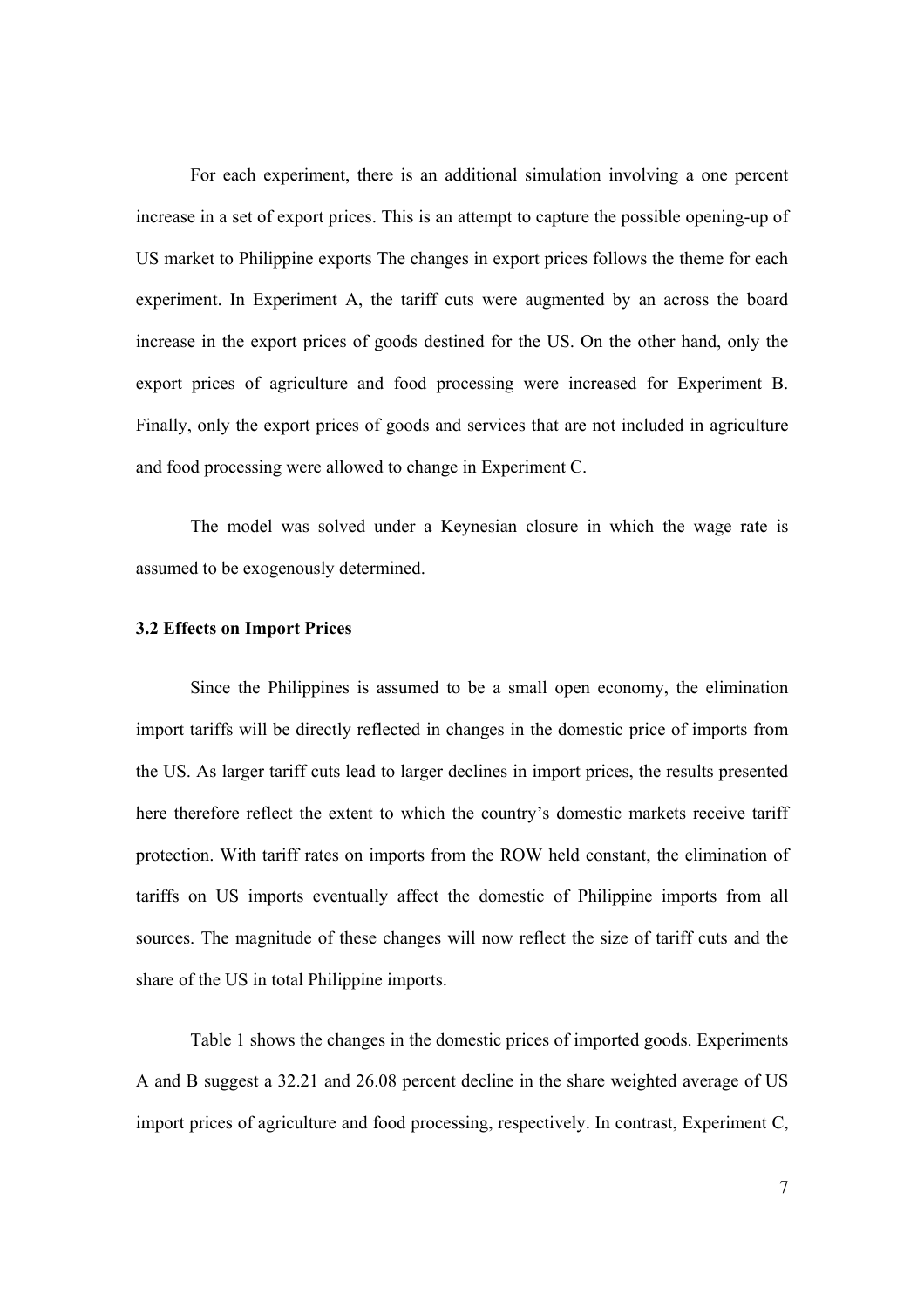as it exempts agriculture and food processing, indicates that US import prices remain constant.

Along with changes in tariff rates for other commodities, these changes translate to a decline of 2.05 to 17.59 percent in the average import price of all commodities sourced from the US. These results capture the fact that agriculture and food processing as a whole receive higher tariff protection than other goods and services. Moreover, smaller decline in the import prices of all commodities in Experiment B  $(= -2.05 \text{ percent})$ compared to in Experiment C  $(= -15.54$  percent) suggests that imports agriculture and food processing account for a relatively small proportion of total US imports.

#### **3.3 Production and employment**

 Table 2 shows the potential impacts of an FTA on output and employment. It indicates that the free trade area is likely to cause an increase in the output of agriculture (0.02 to 0.13 percent) and food processing (0.06 to 0.17 percent). This also translates into higher employment. The potential expansion for agriculture is between 0.06 to 0.33 percent. On the other hand, the increase in employment in food processing ranges from 0.22 to 0.52 percent.

 The results suggest a number of patterns that are likely to emerge from the formation of a free trade area with the US. First, the expansion in the output of food processing is likely to be larger than agriculture*.* Second, the largest expansion in output is likely to be realized from a comprehensive elimination of tariffs. This can be seen by comparing the output responses in Experiment A with the other experiments. Third, confining the tariff changes to agriculture and food processing generates the least benefits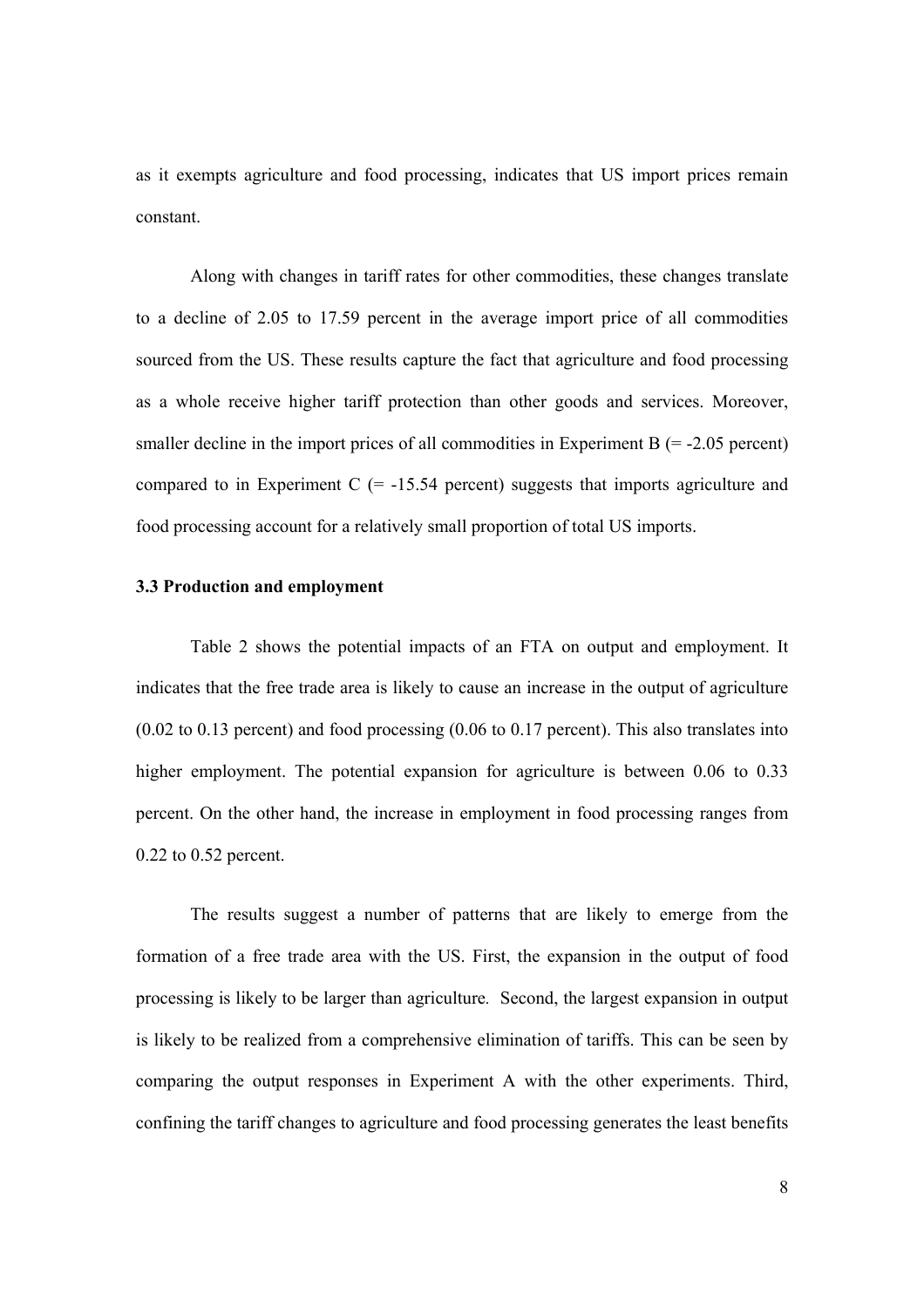to these sectors. This follows from the finding that Experiment B has the smallest increases in the output and employment. Fourth, the bulk of the gains to agriculture and food processing are likely to come from the removal of tariffs elsewhere in the economy. This can be observed from the finding that the output gains in Experiment C are larger than in Experiment B. Fifth, the increase in export prices is likely to magnify the expansion in the aggregate outputs of agriculture and food processing. In Experiment A for example, the output of food processing is 0.02 percentage points higher in the case where export prices are allowed to increase.

 A disaggregated analysis reveals that almost all commodities in agriculture and food processing are likely to expand with the formation of a free trade area (see Table 3). *Corn* is the only commodity that experiences a contraction. Moreover, *Meat Manufacturing* and *Livestock and Poultry* are likely to experience the largest gains in output. This result generally holds for all experiments. The only exception here is the relatively large expansion in *Fish Manufacturing* in Experiment C.

 The contraction of *Corn* output occurs in Experiments A and B. Without going into the details, this can readily be attributed to the tariff cuts in *Corn* in particular and agriculture in general.<sup>4</sup> The basis for this statement is the result in Experiment C, which shows that *Corn* output expands when it is exempted from the tariff cuts.

 The expansion in *Meat Manufacturing* and *Livestock and Poultry* may be explained by the increase in their respective net prices. This implies that producers of these commodities are receiving more for each unit of the good is sold. The fact that this

<sup>&</sup>lt;sup>4</sup> Without going into the actual data in the model, this can be seen in Table 1 where the cut in the domestic prices of imported corn is among the largest following the tariff cuts.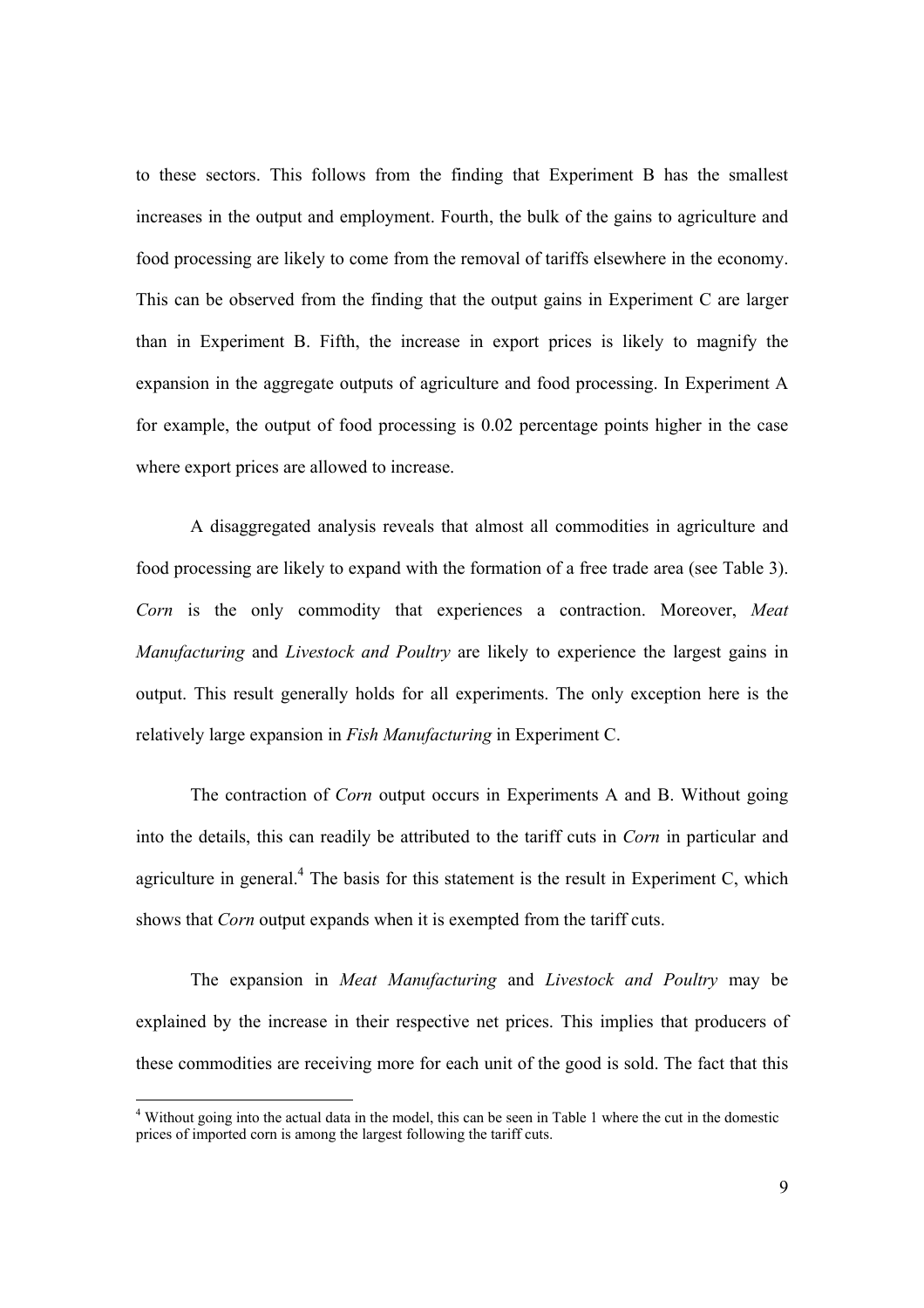happens despite the decline in the market prices of their output highlights the benefits of conducting an economywide analysis. The net price of a good is the market price less the price of intermediate inputs and indirect taxes. With indirect taxes held constant, the increase in the net price suggests that the prices of intermediate inputs must have declined by a larger proportion than the market price.

#### **3.4 Results for consumption and household incomes**

 Table 4 shows that a free trade area with the US can lead to higher incomes for Philippine households. Moreover, the pattern of changes is similar to what was observed for outputs. That is, the benefits are largest for Experiments A and C.

Apart from higher incomes, the results for Experiments A and C suggest the potential for reducing income inequality. This can be seen from the finding that *Low Income* (*High Income*) households experience the largest (*smallest*) increase incomes. In contrast, the results for Experiment B indicate that the income increase in the *Low Income* household is the smallest among the different groups. This suggests that confining the removal of trade barriers to agriculture and food processing can actually be regressive.

 Table 5 shows that the tariff changes lead to higher household consumption of commodities produced by agriculture and food Processing*.* In Experiment A, for example, the changes range from 0.09 percent in *Rice and Corn Milling* to 0.83 percent in *Corn*. As a whole, the increase in consumption is explained mostly by the increase in household incomes.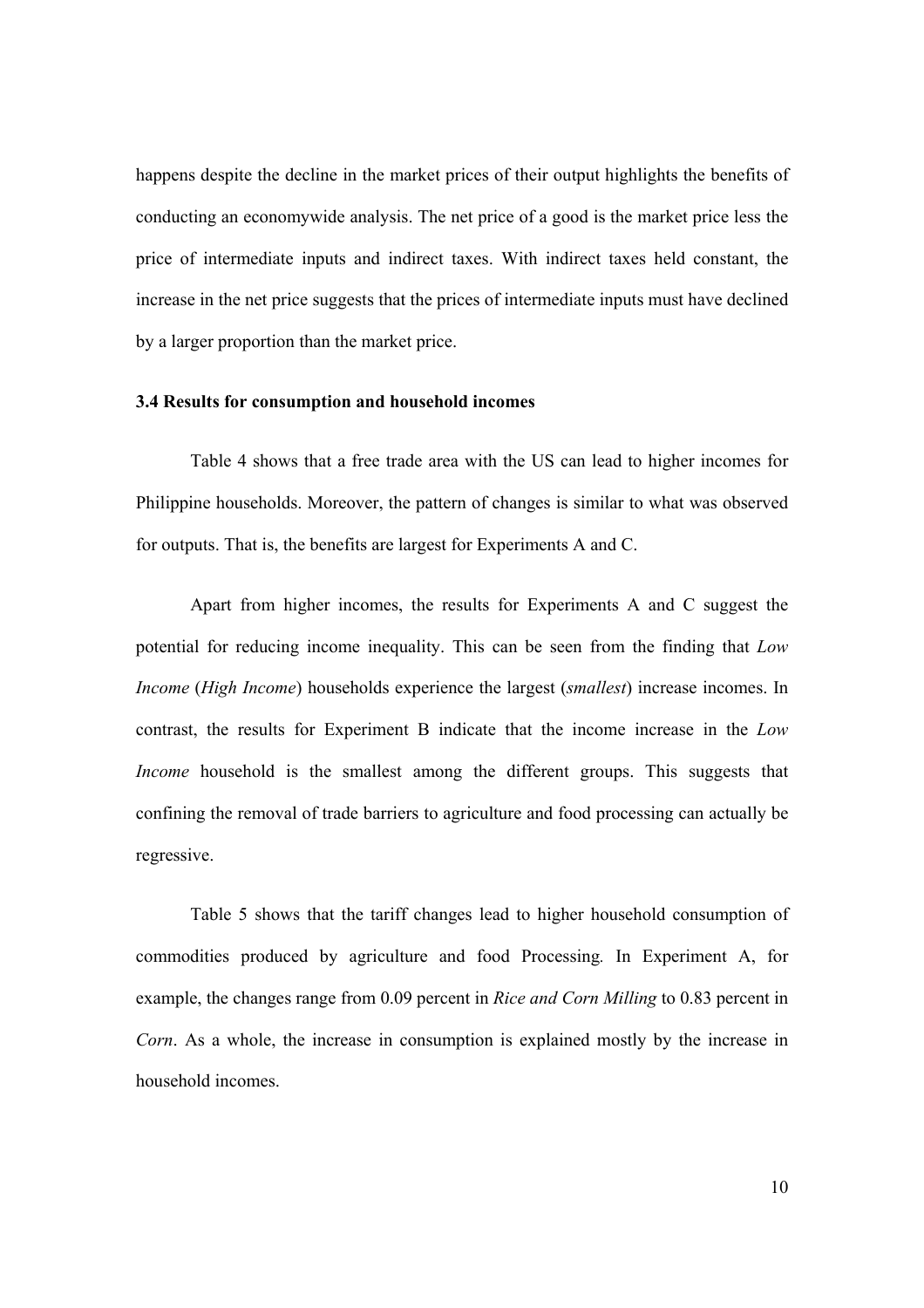Differences in the magnitude of the changes across commodities are generally explained by the composite prices of the commodities.<sup>5</sup> In Experiment A, for example, *Rice and Corn Milling* experiences the smallest increase in consumption (=0.12 percent) because it experiences a relatively large increase in its composite price (=0.15 percent). On the other hand, *Corn* experiences the largest increase in consumption  $(=0.83$  percent) because it experiences a relatively large decrease in its composite price (= - 0.59 percent).

Experiments A and B indicate the largest increases in consumption. This reflects the fact that tariffs on agriculture and food processing were removed in these experiments. Such a removal of tariff rates lead to relatively large declines (or small increases) in the composite price of goods. For example, the composite price of *Corn* declines by 0.59 and 0.54 percent in Experiments A and B, respectively. In contrast, the decline in the composite price of this commodity is only 0.05 percent in Experiment C.

The results also indicate that the increase in export prices may either raise or reduce the consumption of goods and services. In Experiment A for example, the removal of tariffs causes a 0.12 percent increase in the consumption of *Fish*. However, incorporating the increase in export prices causes a smaller increase in *Fish* consumption (0.04 percent). The same pattern is observed for all other commodities except *Meat Manufacturing* and *Rice and Corn Milling.*

#### **3.5 Effects on Trade**

 As a whole, the free trade area leads to an expansion of trade. Moreover, the results indicate that the expansion is not limited to trade with the United States.

<sup>&</sup>lt;sup>5</sup> The composite price of a commodity is the weighted average of its domestic and imported component.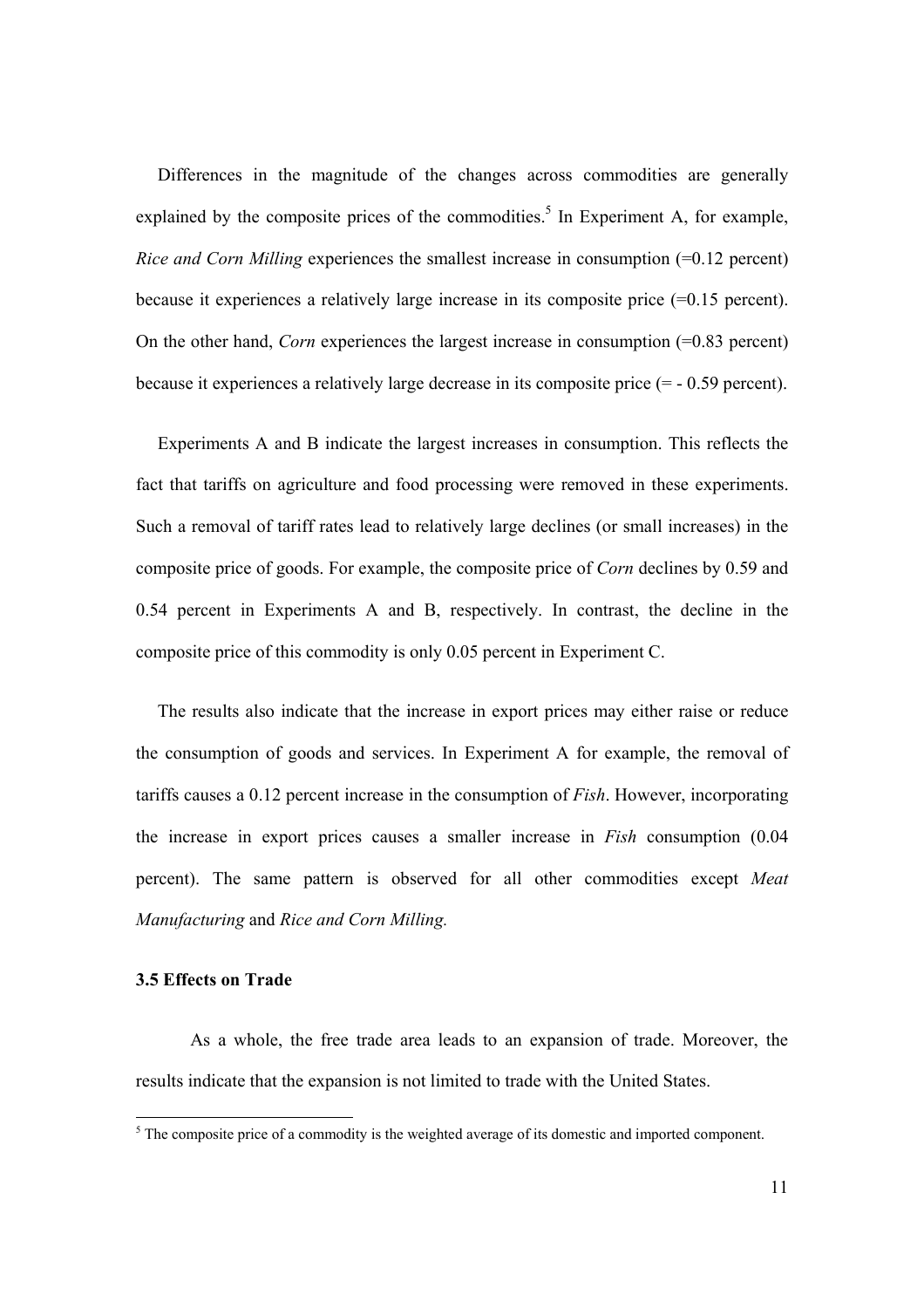Table 6 indicates the effects of the free trade area on the imports of agriculture and food processing. It shows that Experiments A and B generate the largest increases in total imports at 1.79 and 1.65 percent, respectively. Despite being exempt from tariff cuts, total imports of agriculture and food processing also expand in Experiment C.

As expected, the removal of tariffs in Experiments A and B causes an increase in total imports from the US. This pattern, which is also observed for all commodities in Table 6, may be explained by two factors. First, the increase in domestic consumption tends to raise the demand for imports as a whole. Second, the removal of tariffs on US imports suggest a decline their prices relative to the ROW. Such changes induce a substitution away from ROW imports towards US imports.

Among the various activities, *Corn* and *Rice and Corn Milling* are expected to have the largest increases in imports (from all sources). This may be explained by the finding that these commodities are among the activities that experience the largest increase in imports from the US. Moreover, US imports in these activities account for a relatively large share of their total imports.7

 In all cases, the tariff changes lead to a small expansion in the exports of agriculture and food processing*.* Table 7 shows that the change in total exports (to all countries) range from 0.01 to 0.04 percent. These changes are larger when export prices are also allowed to rise. For example, the increase in total exports (to all countries) in

<sup>&</sup>lt;sup>6</sup> Introducing changes in export prices does not significantly alter this pattern.

<sup>7</sup> In the model, approximately 37 percent *Corn* and *Rice and Corn Milling* imports are sourced from the US.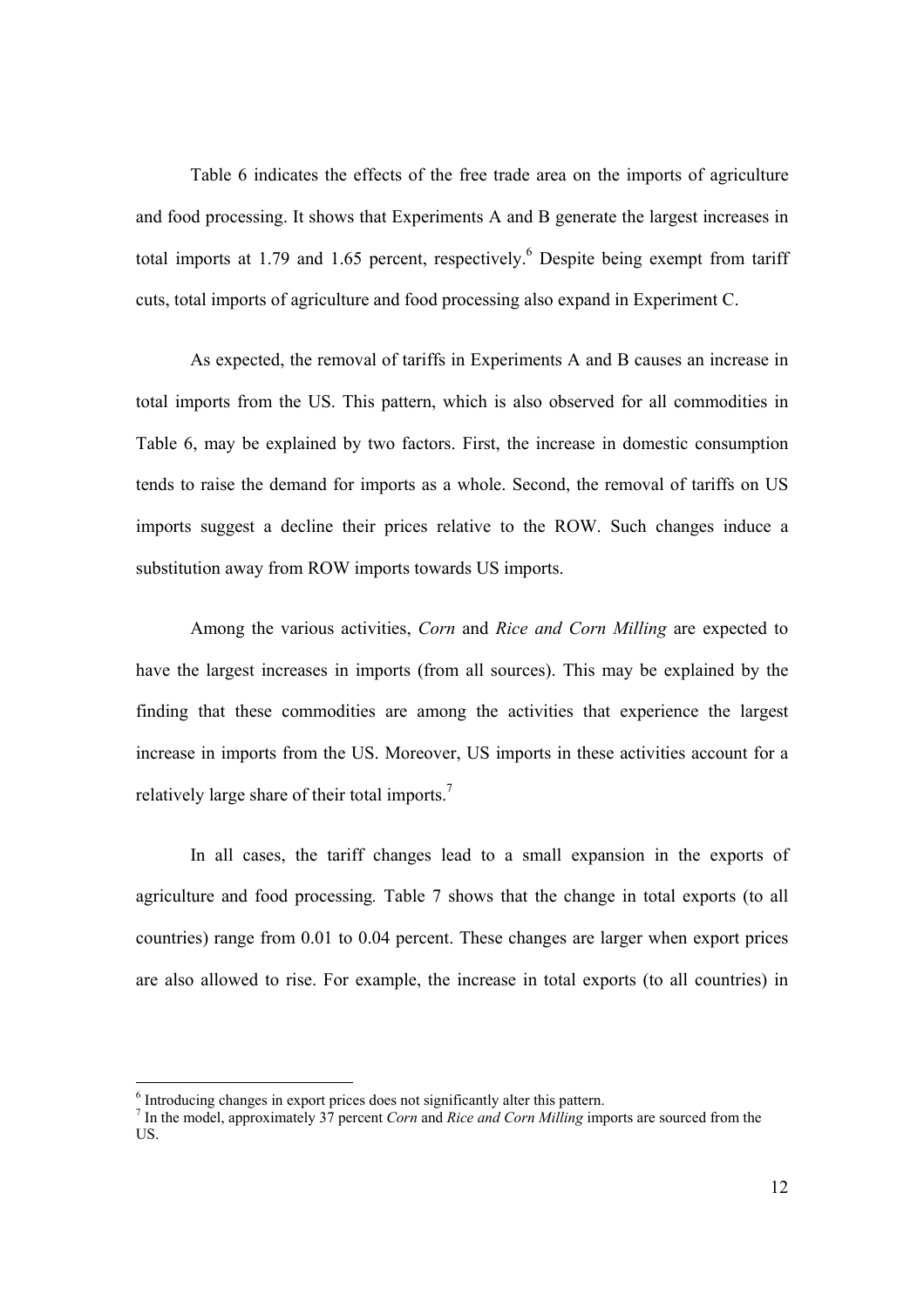Experiment A is 0.29 percentage points  $(=0.33 - 0.04)$  higher in the presence of higher export prices.

 A disaggregated analysis indicates the mixed responses for exports. Ignoring the increase in export prices for the moment, *Meat Manufacturing, Livestock and Poultry* and *Fish Manufacturing* consistently experience an expansion in exports. The opposite is true for *Other Agriculture, Milled Sugar, Rice and Corn Milling, Beverage and Tobacco* and *Other food.*

The expansion in the outputs of all the commodities cited in the previous paragraph exerts upward pressure on their respective exports. As such, differences in the export changes can be explained mostly by changes in relative prices. With export prices held constant, changes in the market price emerge as the key variable in explaining the results. *Meat Manufacturing*, for example, had relatively large declines in market prices for all experiments.<sup>8</sup> This implies that the activity experienced the largest increase in the relative price of exports. In contrast, *Other Food* had relatively large increases in market prices for all experiments. This suggests that the relative prices of its exports experienced relatively large declines.

Introducing changes in export prices generally leads to higher exports of the different sectors. In Experiment A for example, the most noticeable of these changes are for *Fish*, *Milled Sugar* and *Other agriculture.* Once again, changes in output and relative prices help explain these findings. First, in most cases, the increase in export prices also leads to larger increases in outputs. Ceteris paribus, this stimulates exports. A similar result

 $\overline{a}$ 

<sup>&</sup>lt;sup>8</sup> Recall that the effects on market prices are shown in Table 3.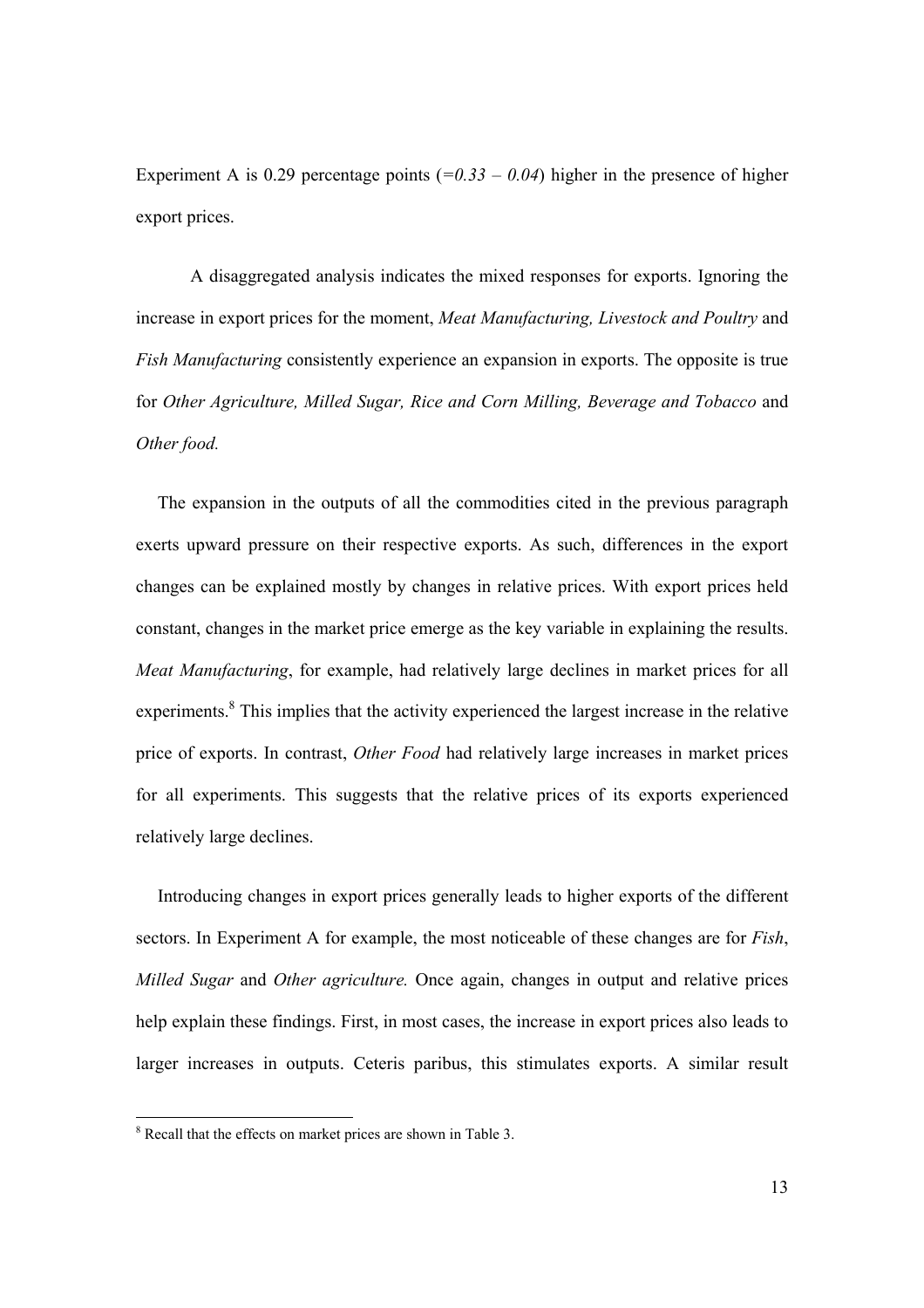occurs when export prices rise because this makes it more attractive to sell overseas compared to the domestic market.

#### **4. CONCLUDING REMARKS**

 The results from the experiments suggest that the formation of a free trade area is likely to benefit agriculture and food processing. This is reflected in the finding that the removal of tariff barriers on US imports generally leads to higher output and trade for these sectors. Moreover, benefits are likely to be larger once effects of changes in export prices are factored into the analysis.

 The simulations also suggest that the coverage of the free trade area has important implications for agriculture and food processing. Tariff changes confined only to these sectors do little by way of stimulating output and trade. The gains are likely to be larger with a comprehensive removal of trade barriers between the US and the Philippines.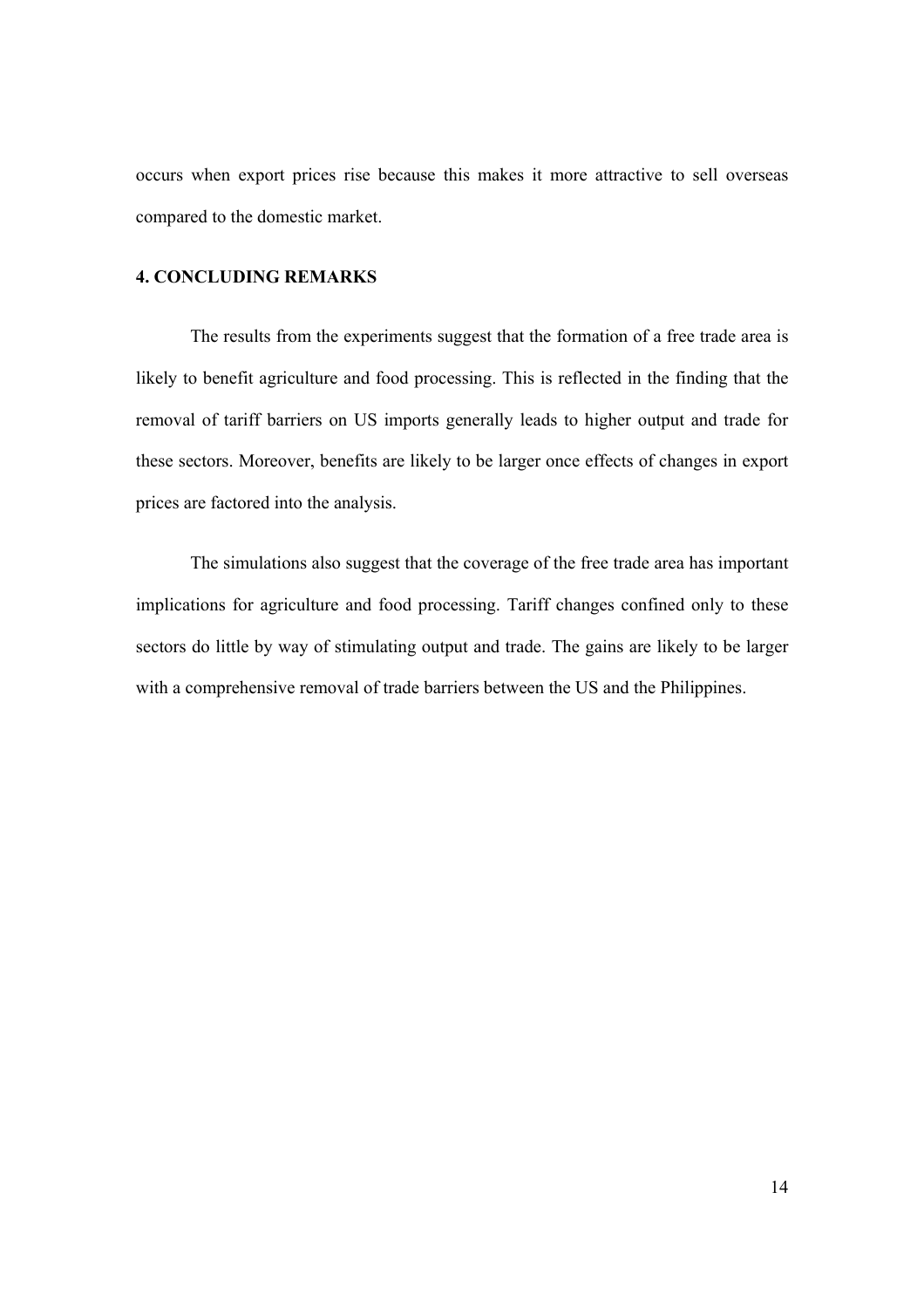#### **REFERENCES**

Bandara, J. and W. Yu, 2001. How Desirable is the South Asian Free Trade Area? A Quantitative Economic Assessment, SJFI Working Paper No. 16/2001

Cororaton, C., 2004. Philippine-Japan Bilateral Agreements: An Analysis of Possible Effects on Unemployment, Distribution and Poverty in the Philippines Using a CGE-Microsimulation Approach, Discussion Paper No. 2004-1, Philippine Institute for Development Studies, Makati

Diao, X and A. Somwara, 2000. A Dynamic Evaluation of the Effects of a Free Trade Area of the Americas – An Intertemporal., Global General Equilibrium Model, manuscript, International Food Policy Research Institute, Washington D.C.

Inocencio, A., C. Dufournaud and U. Rodriguez, 2001. Impact of Tax Changes on Environmental Emissions: An Applied General Equilibrium Approach for the Philippines, IMAPE Research Paper No. 07, Makati

Lewis, J., S. Robinson and K. Thierfelder, 1999. After the Negotiations: Assessing the Impact of Free Trade Agreements in Southern America, TMD Discussion Paper No. 46, International Food Policy Research Institute, Washington D.C.

Lewis, J., S. Robinson, and Z. Wang, 1995. Beyond the Uruguay Round: Implications of an Asian Free Trade Area, Policy Research Working Paper 1467, World Bank

Oktaviani, R. and R. Drynan, 2000. The Impact of APEC Trade Liberalization on the Indonesian Economy and Agricultural Sector, paper presented at the Third Annual Conference on Global Economic Analysis, Melbourne, June 28-30

Wolf, S, 2000. From Preferences to Reciprocity: General Equilibrium Effects of a Free Trade Area Between the EU and UEMOA, paper presented at the Third Annual Conference on Global Economic Analysis, Melbourne, June 28-30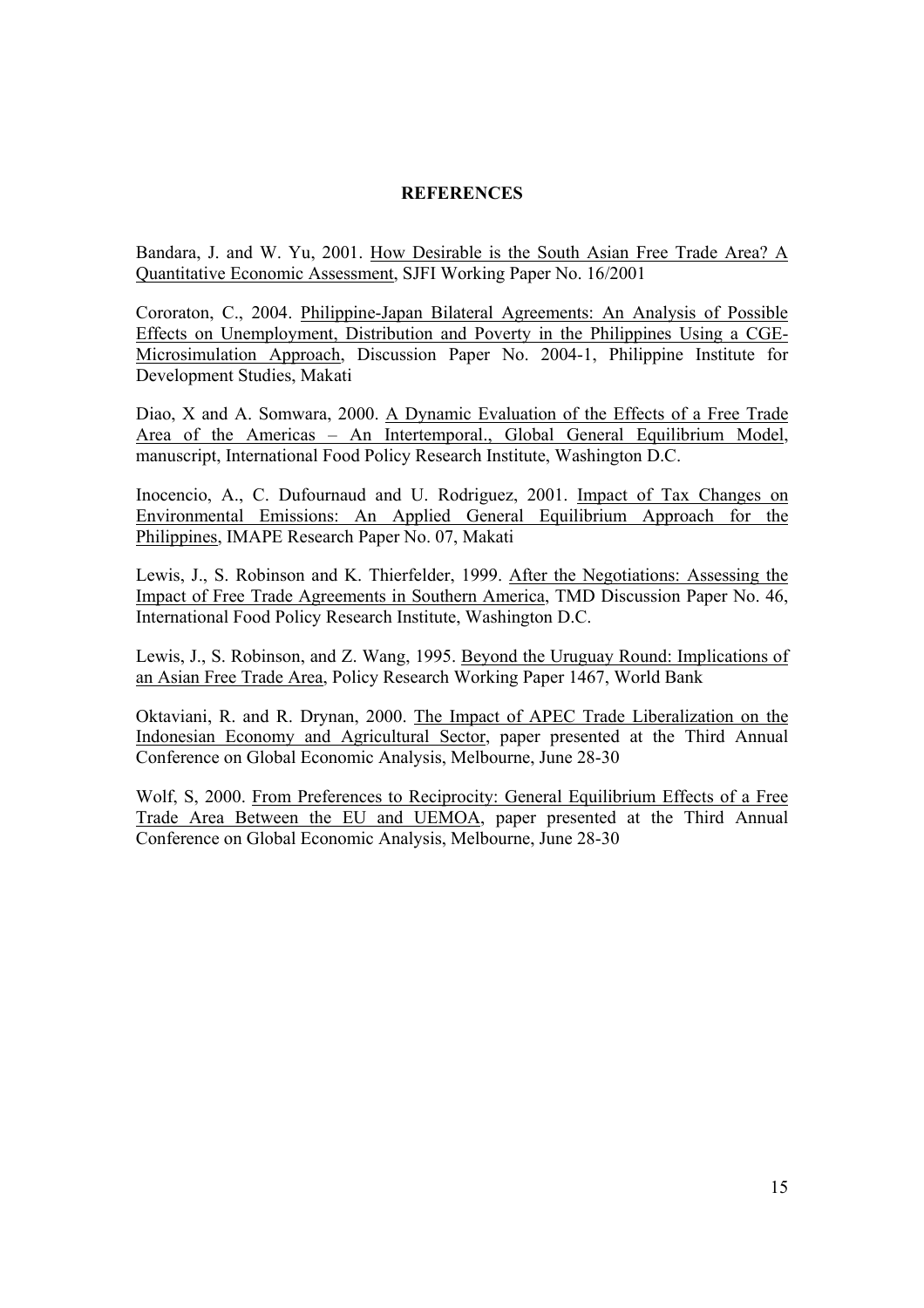### **TABLES**

| <b>Item</b>                 |          | <b>US Imports</b> |          | <b>All sources</b> |          |         |  |
|-----------------------------|----------|-------------------|----------|--------------------|----------|---------|--|
|                             | A        | в                 | C        | A                  | в        | С       |  |
| Agriculture                 | $-32.21$ | $-32.21$          | 0.00     | $-3.47$            | $-3.47$  | 0.00    |  |
| of which                    |          |                   |          |                    |          |         |  |
| Corn                        | $-33.36$ | $-33.36$          | 0.00     | $-13.36$           | $-13.36$ | 0.00    |  |
| Fishery                     | $-23.03$ | $-23.03$          | 0.00     | $-0.56$            | $-0.56$  | 0.00    |  |
| Forestry                    | $-15.79$ | $-15.79$          | 0.00     | 0.00               | 0.00     | 0.00    |  |
| Fruits, vegetables and nuts | $-33.15$ | $-33.15$          | 0.00     | $-2.80$            | $-2.80$  | 0.00    |  |
| Livestock and Poultry       | $-30.27$ | $-30.27$          | 0.00     | $-1.66$            | $-1.66$  | 0.00    |  |
| Other agriculture           | $-25.25$ | $-25.25$          | 0.00     | $-0.76$            | $-0.76$  | 0.00    |  |
| Palay                       | n.a.     | n.a.              | n.a.     | 0.00               | 0.00     | 0.00    |  |
| <b>Food Processing</b>      | $-26.08$ | $-26.08$          | 0.0      | -4.66              | $-4.66$  | 0.00    |  |
| of which                    |          |                   |          |                    |          |         |  |
| Rice and Corn Milling       | $-33.32$ | $-33.32$          | 0.00     | -13.34             | $-13.34$ | 0.00    |  |
| <b>Milled Sugar</b>         | $-33.33$ | $-33.33$          | 0.00     | -4.72              | $-4.72$  | 0.00    |  |
| <b>Meat Manufacturing</b>   | $-26.63$ | $-26.63$          | 0.00     | -4.76              | $-4.76$  | 0.00    |  |
| Fish Manufacturing          | 0.00     | 0.00              | 0.00     | 0.00               | 0.00     | 0.00    |  |
| Beverage and Tobacco        | $-30.17$ | $-30.17$          | 0.00     | -4.62              | $-4.62$  | 0.00    |  |
| Other food                  | $-27.85$ | $-27.85$          | 0.00     | $-3.07$            | $-3.07$  | 0.00    |  |
| All commodities             | $-17.59$ | $-2.05$           | $-15.54$ | $-2.44$            | $-0.29$  | $-2.15$ |  |

### **Table 1. Changes in import prices, percent deviation from the base**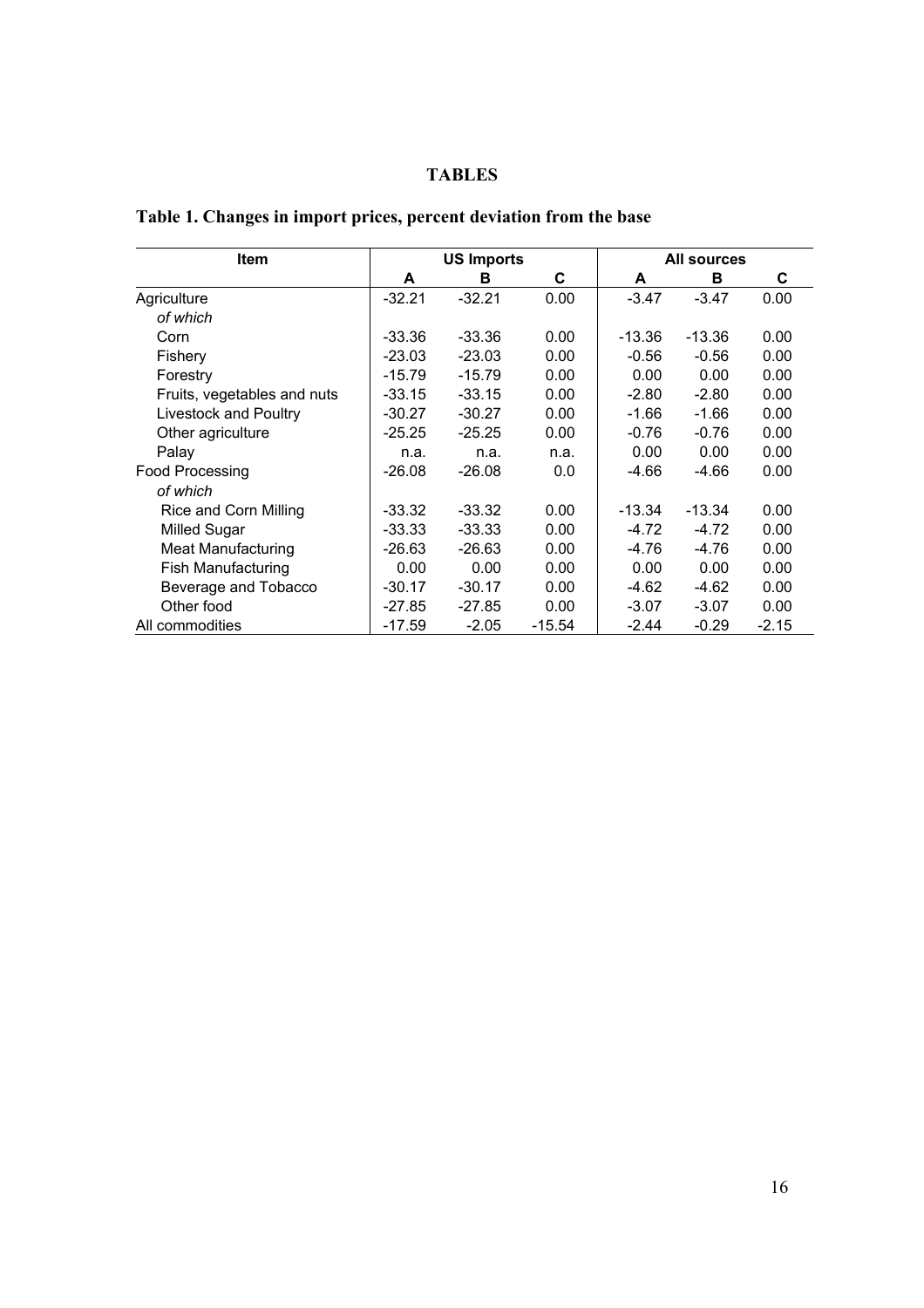| <b>Item</b>                      | No change in export prices |      |      | With change in export prices |      |      |
|----------------------------------|----------------------------|------|------|------------------------------|------|------|
|                                  | A                          | в    | C    | A                            | в    | C    |
| Output                           |                            |      |      |                              |      |      |
| Agriculture Fishery and Forestry | 0.12                       | 0.02 | 0.10 | 0.13                         | 0.03 | 0.10 |
| Food Processing                  | 0.15                       | 0.06 | 0.09 | 0.17                         | 0.08 | 0.10 |
| <b>Employment</b>                |                            |      |      |                              |      |      |
| Agriculture Fishery and Forestry | 0.29                       | 0.06 | 0.23 | 0.33                         | 0.08 | 0.24 |
| Food Processing                  | 0.52                       | 0.22 | 0.30 | 0.63                         | 0.29 | 0.35 |

**Table 2. Effects on sectoral output and employment, percent deviation from the base**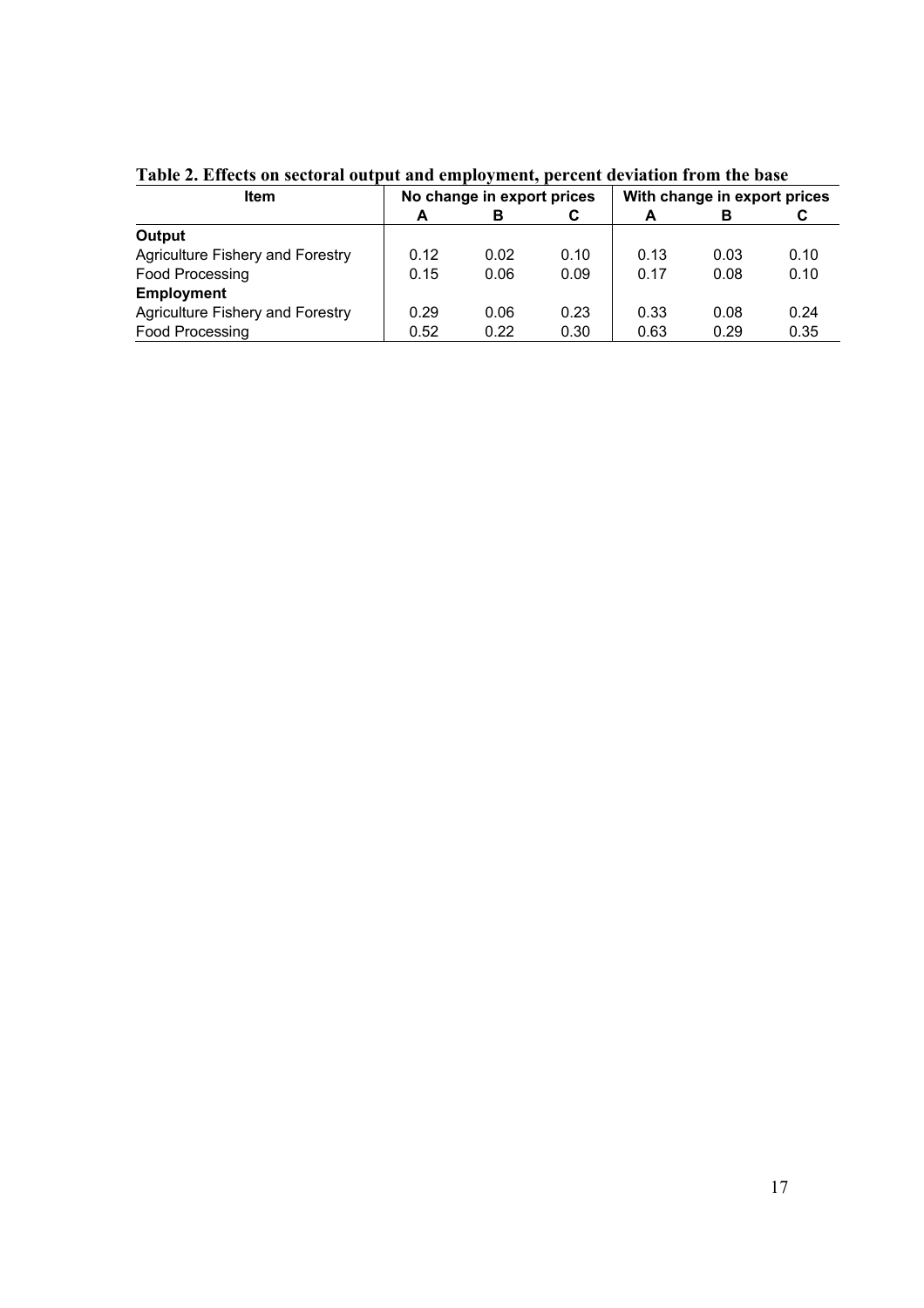| Item                         | No change in export prices |         |         | With change in export prices |         |         |  |
|------------------------------|----------------------------|---------|---------|------------------------------|---------|---------|--|
|                              | A                          | В       | C       | A                            | B       | C       |  |
| Output                       |                            |         |         |                              |         |         |  |
| Beverage and Tobacco         | 0.05                       | 0.02    | 0.03    | 0.06                         | 0.02    | 0.03    |  |
| Coconut and Sugar            | 0.06                       | 0.01    | 0.05    | 0.10                         | 0.04    | 0.06    |  |
| Corn                         | $-0.04$                    | $-0.11$ | 0.06    | $-0.04$                      | $-0.10$ | 0.07    |  |
| <b>Fish Manufacturing</b>    | 0.21                       | 0.02    | 0.18    | 0.32                         | 0.12    | 0.20    |  |
| Fishery                      | 0.10                       | 0.01    | 0.09    | 0.14                         | 0.05    | 0.09    |  |
| Forestry                     | 0.09                       | 0.01    | 0.08    | 0.15                         | 0.01    | 0.14    |  |
| Fruits and Vegetables        | 0.14                       | 0.03    | 0.11    | 0.14                         | 0.03    | 0.11    |  |
| Livestock and Poultry        | 0.25                       | 0.09    | 0.17    | 0.25                         | 0.08    | 0.18    |  |
| <b>Meat Manufacturing</b>    | 0.39                       | 0.18    | 0.21    | 0.41                         | 0.18    | 0.23    |  |
| <b>Milled Sugar</b>          | 0.08                       | 0.04    | 0.04    | 0.1                          | 0.05    | 0.04    |  |
| <b>Other Agriculture</b>     | 0.09                       | 0.02    | 0.08    | 0.10                         | 0.02    | 0.08    |  |
| Other Food                   | 0.05                       | 0.03    | 0.02    | 0.06                         | 0.04    | 0.02    |  |
| Palay                        | 0.03                       | 0.01    | 0.02    | 0.03                         | 0.01    | 0.02    |  |
| Rice and Corn Milling        | 0.03                       | 0.01    | 0.02    | 0.03                         | 0.01    | 0.02    |  |
| <b>Market price</b>          |                            |         |         |                              |         |         |  |
| Beverage and Tobacco         | 0.39                       | 0.20    | 0.19    | 0.41                         | 0.21    | 0.20    |  |
| Coconut and Sugar            | $-0.02$                    | 0.00    | $-0.03$ | 0.00                         | 0.02    | $-0.02$ |  |
| Corn                         | $-0.08$                    | $-0.03$ | $-0.05$ | $-0.08$                      | $-0.03$ | $-0.05$ |  |
| <b>Fish Manufacturing</b>    | 0.00                       | $-0.01$ | 0.01    | 0.05                         | 0.04    | 0.01    |  |
| Fishery                      | 0.11                       | 0.00    | 0.11    | 0.19                         | 0.07    | 0.12    |  |
| Forestry                     | 0.49                       | 0.03    | 0.46    | 0.84                         | 0.04    | 0.80    |  |
| <b>Fruits and Vegetables</b> | 0.13                       | 0.04    | 0.09    | 0.14                         | 0.04    | 0.10    |  |
| Livestock and Poultry        | $-0.02$                    | $-0.03$ | 0.01    | $-0.01$                      | $-0.02$ | 0.01    |  |
| Meat Manufacturing           | $-0.07$                    | $-0.05$ | $-0.02$ | $-0.08$                      | $-0.05$ | $-0.03$ |  |
| <b>Milled Sugar</b>          | 0.33                       | 0.13    | 0.20    | 0.46                         | 0.25    | 0.21    |  |
| <b>Other Agriculture</b>     | 0.12                       | 0.03    | 0.09    | 0.14                         | 0.04    | 0.10    |  |
| Other Food                   | 0.56                       | 0.36    | 0.20    | 0.66                         | 0.44    | 0.21    |  |
| Palay                        | $-0.05$                    | 0.00    | $-0.05$ | $-0.05$                      | 0.00    | $-0.04$ |  |
| Rice and Corn Milling        | 0.30                       | 0.09    | 0.21    | 0.30                         | 0.08    | 0.22    |  |
| <b>Net price</b>             |                            |         |         |                              |         |         |  |
| Beverage and Tobacco         | 1.79                       | 0.71    | 1.07    | 1.83                         | 0.72    | 1.11    |  |
| Coconut and Sugar            | 0.04                       | 0.01    | 0.04    | 0.07                         | 0.03    | 0.04    |  |
| Corn                         | 0.00                       | 0.00    | 0.00    | 0.00                         | 0.00    | 0.00    |  |
| <b>Fish Manufacturing</b>    | 0.22                       | 0.03    | 0.20    | 0.34                         | 0.13    | 0.21    |  |
| Fishery                      | 0.23                       | 0.02    | 0.21    | 0.32                         | 0.11    | 0.21    |  |
| Forestry                     | 0.67                       | 0.04    | 0.63    | 1.11                         | 0.06    | 1.06    |  |
| Fruits and Vegetables        | 0.27                       | 0.05    | 0.22    | 0.28                         | 0.06    | 0.22    |  |
| Livestock and Poultry        | 0.12                       | 0.04    | 0.08    | 0.13                         | 0.04    | 0.09    |  |
| <b>Meat Manufacturing</b>    | 0.15                       | 0.07    | 0.08    | 0.15                         | 0.07    | 0.08    |  |
| <b>Milled Sugar</b>          | 1.55                       | 0.71    | 0.84    | 1.95                         | 1.06    | 0.88    |  |
| <b>Other Agriculture</b>     | 0.21                       | 0.04    | 0.17    | 0.22                         | 0.05    | 0.17    |  |
| Other Food                   | 2.13                       | 1.25    | 0.88    | 2.42                         | 1.49    | 0.93    |  |
| Palay                        | 0.00                       | 0.00    | 0.00    | 0.00                         | 0.00    | 0.00    |  |
| Rice and Corn Milling        | 1.28                       | 0.49    | 0.78    | 1.30                         | 0.48    | 0.82    |  |
|                              |                            |         |         |                              |         |         |  |

**Table 3. Effects on output and prices, percent deviation from the base**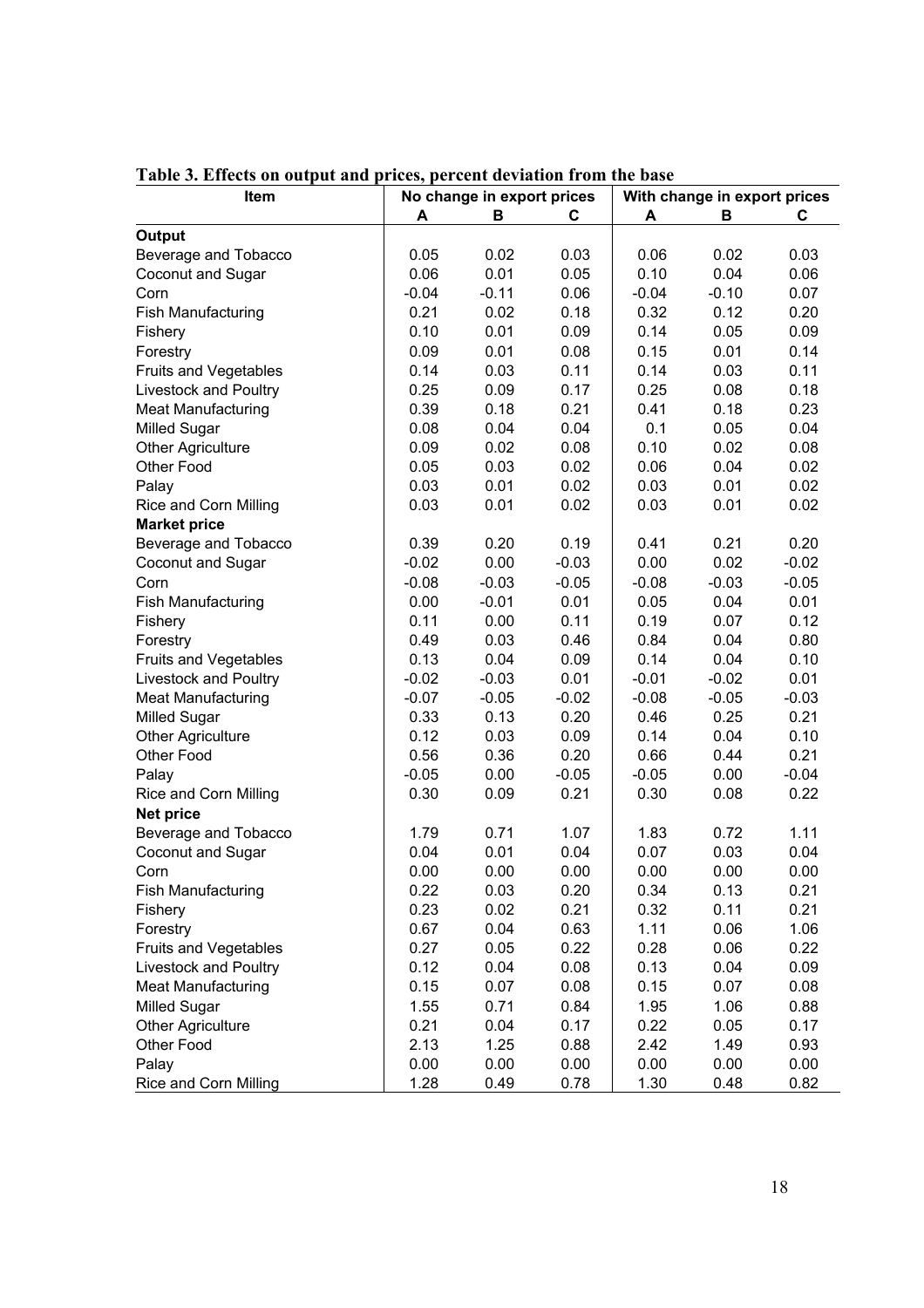| <b>Item</b>   |      | No change in export prices |      | With change in export prices |         |      |
|---------------|------|----------------------------|------|------------------------------|---------|------|
|               | A    | в                          | C    | A                            | в       | C    |
| Gross Income  |      |                            |      |                              |         |      |
| Low Income    | 0.28 | 0.00                       | 0.28 | 0.27                         | $-0.01$ | 0.29 |
| Middle Income | 0.25 | 0.01                       | 0.25 | 0.25                         | 0.00    | 0.25 |
| High Income   | 0.24 | 0.01                       | 0.23 | 0.24                         | 0.00    | 0.24 |
| Net Income    |      |                            |      |                              |         |      |
| Low Income    | 0.27 | 0.00                       | 0.27 | 0.26                         | $-0.01$ | 0.28 |
| Middle Income | 0.24 | 0.01                       | 0.23 | 0.24                         | 0.00    | 0.24 |
| High Income   | 0.22 | 0.01                       | 0.22 | 0.22                         | 0.00    | 0.22 |

**Table 4. Effects on household income, percent deviation from baseline**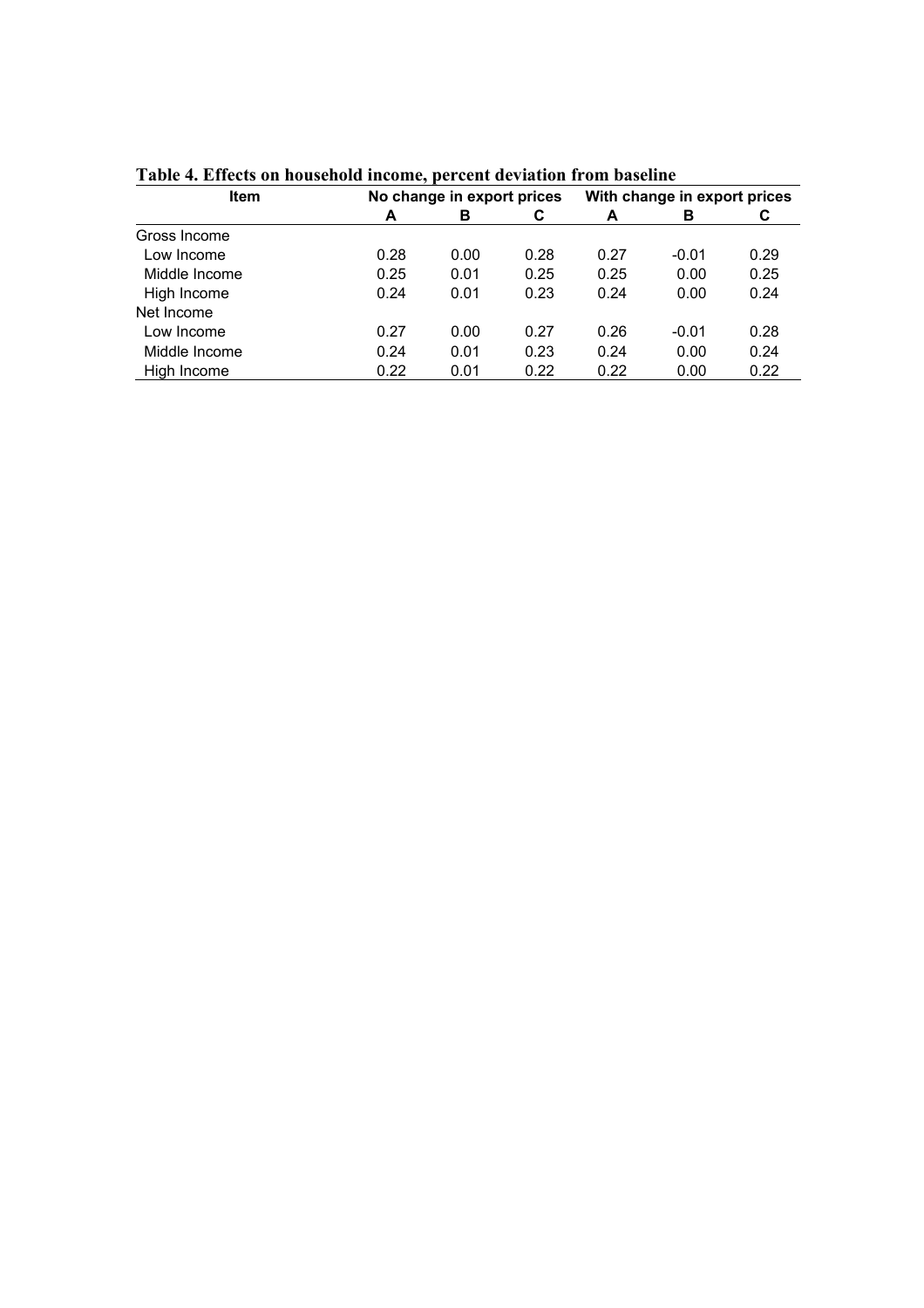| <b>Item</b>                 |         | No change in export prices |         |         | With change in export price |         |  |
|-----------------------------|---------|----------------------------|---------|---------|-----------------------------|---------|--|
|                             | A       | в                          | C       | A       | в                           | C       |  |
| <b>Consumption spending</b> |         |                            |         |         |                             |         |  |
| Beverage and Tobacco        | 0.23    | 0.18                       | 0.05    | 0.21    | 0.16                        | 0.05    |  |
| Corn                        | 0.83    | 0.55                       | 0.28    | 0.82    | 0.54                        | 0.28    |  |
| Fish                        | 0.12    | 0.01                       | 0.12    | 0.04    | $-0.07$                     | 0.11    |  |
| <b>Fish Manufacturing</b>   | 0.23    | 0.02                       | 0.22    | 0.19    | $-0.04$                     | 0.23    |  |
| Fruits and Vegetables       | 0.16    | 0.02                       | 0.14    | 0.15    | 0.02                        | 0.14    |  |
| Livestock and Poultry       | 0.28    | 0.07                       | 0.21    | 0.27    | 0.05                        | 0.22    |  |
| <b>Meat Manufacturing</b>   | 0.58    | 0.33                       | 0.25    | 0.59    | 0.32                        | 0.26    |  |
| <b>Milled Sugar</b>         | 0.35    | 0.31                       | 0.04    | 0.24    | 0.19                        | 0.05    |  |
| <b>Other Agriculture</b>    | 0.13    | 0.00                       | 0.14    | 0.11    | $-0.02$                     | 0.13    |  |
| Other Food                  | 0.56    | 0.48                       | 0.07    | 0.48    | 0.41                        | 0.07    |  |
| Rice & Corn Milling         | 0.09    | 0.07                       | 0.02    | 0.09    | 0.07                        | 0.02    |  |
| <b>Composite price</b>      |         |                            |         |         |                             |         |  |
| Beverage and Tobacco        | 0.01    | $-0.17$                    | 0.18    | 0.02    | $-0.17$                     | 0.18    |  |
| Corn                        | $-0.59$ | $-0.54$                    | $-0.05$ | $-0.59$ | $-0.54$                     | $-0.05$ |  |
| Fish                        | 0.11    | 0.00                       | 0.11    | 0.19    | 0.07                        | 0.12    |  |
| Fish Manufacturing          | 0.00    | $-0.01$                    | 0.01    | 0.04    | 0.04                        | 0.01    |  |
| Fruits and Vegetables       | 0.07    | $-0.02$                    | 0.09    | 0.08    | $-0.02$                     | 0.10    |  |
| Livestock and Poultry       | $-0.05$ | $-0.06$                    | 0.01    | $-0.04$ | $-0.05$                     | 0.01    |  |
| Meat Manufacturing          | $-0.35$ | $-0.32$                    | $-0.02$ | $-0.35$ | $-0.32$                     | $-0.03$ |  |
| Milled Sugar                | $-0.12$ | $-0.30$                    | 0.18    | 0.00    | $-0.19$                     | 0.19    |  |
| <b>Other Agriculture</b>    | 0.10    | 0.01                       | 0.09    | 0.12    | 0.02                        | 0.10    |  |
| Other Food                  | $-0.32$ | $-0.48$                    | 0.16    | $-0.25$ | $-0.41$                     | 0.16    |  |
| Rice & Corn Milling         | 0.15    | $-0.06$                    | 0.21    | 0.15    | $-0.07$                     | 0.21    |  |

**Table 5. Effects on national consumption, percent deviation from baseline**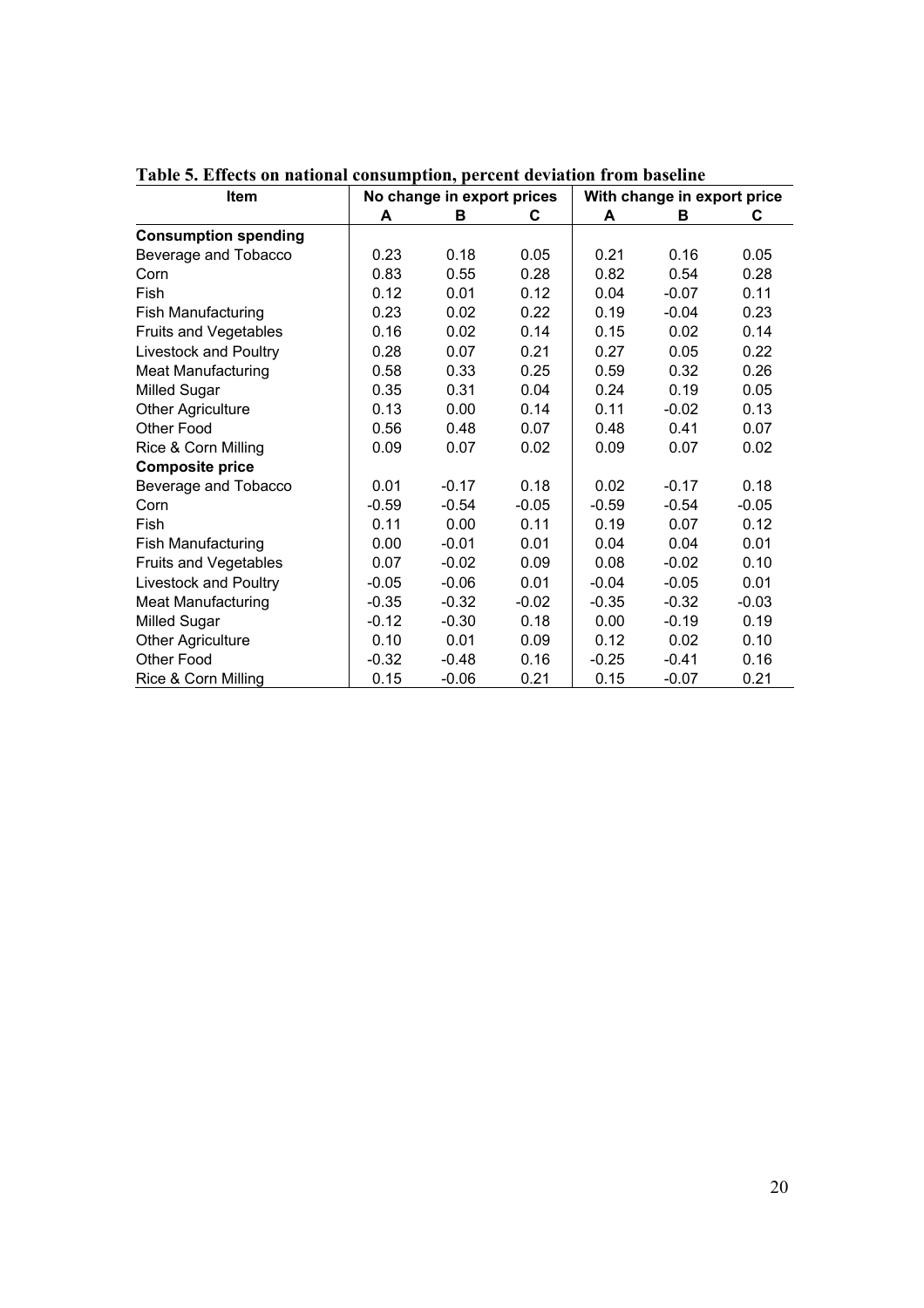| <b>COD OIL INTE</b><br>Item  | No change in export prices |         |      | With change in export prices |         |      |
|------------------------------|----------------------------|---------|------|------------------------------|---------|------|
|                              | A                          | В       | С    | A                            | B       | C    |
| Imports from all countries   |                            |         |      |                              |         |      |
| Total                        | 1.79                       | 1.65    | 0.15 | 1.79                         | 1.63    | 0.15 |
| Beverage and Tobacco         | 1.79                       | 1.69    | 0.11 | 1.79                         | 1.68    | 0.11 |
| Corn                         | 4.82                       | 4.77    | 0.05 | 4.83                         | 4.77    | 0.05 |
| Fish                         | 0.36                       | 0.2     | 0.16 | 0.37                         | 0.2     | 0.17 |
| <b>Fish Manufacturing</b>    | 0.21                       | 0.01    | 0.2  | 0.21                         | 0       | 0.2  |
| Forestry                     | 0.26                       | 0.02    | 0.24 | 0.43                         | 0.02    | 0.41 |
| Fruits and Vegetables        | 1.17                       | 1.00    | 0.17 | 1.18                         | 1       | 0.17 |
| Livestock and Poultry        | 0.81                       | 0.63    | 0.17 | 0.81                         | 0.63    | 0.18 |
| <b>Meat Manufacturing</b>    | 2.00                       | 1.8     | 0.2  | 2.01                         | 1.79    | 0.21 |
| <b>Milled Sugar</b>          | 1.85                       | 1.72    | 0.13 | 1.83                         | 1.69    | 0.14 |
| <b>Other Agriculture</b>     | 0.39                       | 0.28    | 0.11 | 0.41                         | 0.29    | 0.12 |
| Other Food                   | 1.43                       | 1.29    | 0.14 | 1.40                         | 1.25    | 0.15 |
| Palay                        | 0.02                       | 0.01    | 0.00 | 0.02                         | 0.01    | 0.01 |
| Rice & Corn Milling          | 5.03                       | 4.93    | 0.09 | 5.03                         | 4.93    | 0.09 |
| <b>Imports from US</b>       |                            |         |      |                              |         |      |
| Total                        | 16.74                      | 16.57   | 0.15 | 16.73                        | 16.56   | 0.15 |
| Beverage and Tobacco         | 18.97                      | 18.84   | 0.11 | 18.96                        | 18.83   | 0.11 |
| Corn                         | 19.52                      | 19.46   | 0.05 | 19.53                        | 19.47   | 0.05 |
| Fish                         | 14.07                      | 13.89   | 0.16 | 14.08                        | 13.89   | 0.17 |
| <b>Fish Manufacturing</b>    | 0.21                       | 0.01    | 0.20 | 0.21                         | 0       | 0.2  |
| Forestry                     | 9.25                       | 8.99    | 0.24 | 9.44                         | 8.99    | 0.41 |
| Fruits and Vegetables        | 21.99                      | 21.79   | 0.17 | 22                           | 21.79   | 0.17 |
| Livestock and Poultry        | 19.71                      | 19.51   | 0.17 | 19.72                        | 19.5    | 0.18 |
| <b>Meat Manufacturing</b>    | 16.21                      | 15.98   | 0.20 | 16.22                        | 15.97   | 0.21 |
| <b>Milled Sugar</b>          | 21.77                      | 21.61   | 0.13 | 21.74                        | 21.58   | 0.14 |
| <b>Other Agriculture</b>     | 15.68                      | 15.55   | 0.11 | 15.69                        | 15.55   | 0.12 |
| Other Food                   | 17.56                      | 17.40   | 0.14 | 17.53                        | 17.36   | 0.15 |
| Palay                        | n.a.                       | n.a.    | n.a. | n.a.                         | n.a.    | n.a. |
| Rice & Corn Milling          | 19.73                      | 19.62   | 0.09 | 19.73                        | 19.62   | 0.09 |
| <b>Imports from ROW</b>      |                            |         |      |                              |         |      |
| Total                        | $-0.49$                    | $-0.63$ | 0.15 | $-0.49$                      | $-0.65$ | 0.15 |
| Beverage and Tobacco         | $-0.58$                    | $-0.69$ | 0.11 | $-0.59$                      | $-0.7$  | 0.11 |
| Corn                         | $-2.43$                    | $-2.48$ | 0.05 | $-2.43$                      | $-2.47$ | 0.05 |
| Fish                         | 0.08                       | $-0.08$ | 0.16 | 0.09                         | $-0.08$ | 0.17 |
| Fish Manufacturing           | 0.21                       | 0.01    | 0.20 | 0.21                         | 0       | 0.2  |
| Forestry                     | 0.25                       | 0.02    | 0.24 | 0.43                         | 0.02    | 0.41 |
| <b>Fruits and Vegetables</b> | $-0.26$                    | $-0.42$ | 0.17 | $-0.25$                      | $-0.42$ | 0.17 |
| Livestock and Poultry        | $-0.03$                    | $-0.21$ | 0.17 | $-0.03$                      | $-0.21$ | 0.18 |
| <b>Meat Manufacturing</b>    | $-0.45$                    | $-0.65$ | 0.20 | $-0.45$                      | $-0.66$ | 0.21 |
| <b>Milled Sugar</b>          | $-0.58$                    | $-0.71$ | 0.13 | $-0.6$                       | $-0.73$ | 0.14 |
| <b>Other Agriculture</b>     | 0.01                       | $-0.10$ | 0.11 | 0.02                         | $-0.09$ | 0.12 |
| Other Food                   | $-0.14$                    | $-0.28$ | 0.14 | $-0.17$                      | $-0.31$ | 0.15 |
| Palay                        | 0.02                       | 0.01    | 0    | 0.02                         | 0.01    | 0.01 |
| Rice & Corn Milling          | $-2.23$                    | $-2.32$ | 0.09 | $-2.23$                      | $-2.32$ | 0.09 |

#### **Table 6. Effects on imports, percent deviation from baseline**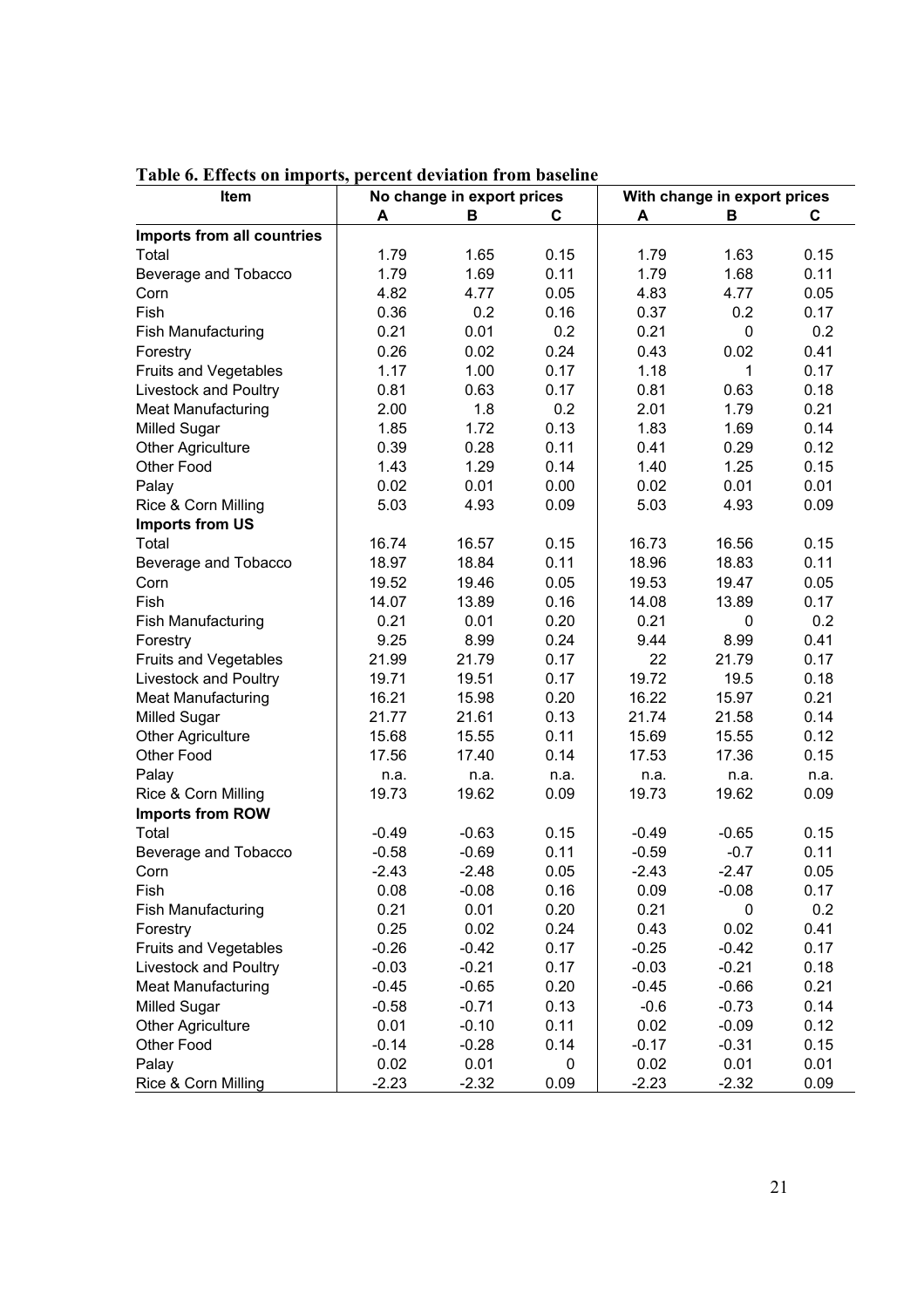| Item                            | No change in export prices |         |         | With change in export prices |         |         |
|---------------------------------|----------------------------|---------|---------|------------------------------|---------|---------|
|                                 | A                          | в       | С       | Α                            | в       | С       |
| <b>Exports to all countries</b> |                            |         |         |                              |         |         |
| Total                           | 0.04                       | 0.01    | 0.04    | 0.33                         | 0.28    | 0.05    |
| Beverage and Tobacco            | $-0.51$                    | $-0.27$ | $-0.25$ | $-0.06$                      | 0.2     | $-0.25$ |
| Coconut and Sugar               | 0.10                       | 0.00    | 0.09    | 0.58                         | 0.01    | 0.57    |
| Corn                            | 0.08                       | $-0.06$ | 0.14    | 0.27                         | 0.13    | 0.14    |
| Fish                            | $-0.04$                    | 0.01    | $-0.04$ | 0.22                         | 0.27    | $-0.05$ |
| <b>Fish Manufacturing</b>       | 0.21                       | 0.03    | 0.17    | 0.46                         | 0.27    | 0.19    |
| Fruits and Vegetables           | $-0.02$                    | $-0.02$ | 0.00    | $-0.02$                      | $-0.02$ | $-0.01$ |
| Livestock and Poultry           | 0.28                       | 0.14    | 0.15    | 0.27                         | 0.12    | 0.15    |
| <b>Meat Manufacturing</b>       | 0.49                       | 0.25    | 0.24    | 0.67                         | 0.4     | 0.27    |
| <b>Milled Sugar</b>             | $-0.37$                    | $-0.14$ | $-0.23$ | 0.55                         | 0.79    | $-0.24$ |
| <b>Other Agriculture</b>        | $-0.08$                    | $-0.02$ | $-0.06$ | 0.05                         | 0.12    | $-0.07$ |
| Other Food                      | $-0.65$                    | $-0.41$ | $-0.23$ | $-0.32$                      | $-0.08$ | $-0.24$ |
| Rice and Corn Milling           | $-0.42$                    | $-0.12$ | $-0.29$ | $-0.24$                      | 0.07    | $-0.3$  |
| <b>Exports to US</b>            |                            |         |         |                              |         |         |
| Total                           | $-0.08$                    | $-0.04$ | $-0.04$ | 1.56                         | 1.54    | 0.02    |
| Beverage and Tobacco            | $-0.51$                    | $-0.27$ | $-0.25$ | 1.28                         | 1.54    | $-0.25$ |
| Coconut and Sugar               | 0.10                       | 0.00    | 0.09    | 1.90                         | 0.01    | 1.89    |
| Corn                            | 0.08                       | $-0.06$ | 0.14    | 2.04                         | 1.89    | 0.14    |
| Fish                            | $-0.04$                    | 0.01    | $-0.04$ | 1.70                         | 1.76    | $-0.05$ |
| <b>Fish Manufacturing</b>       | 0.21                       | 0.03    | 0.17    | 2.01                         | 1.82    | 0.19    |
| Fruits and Vegetables           | $-0.02$                    | $-0.02$ | 0.00    | 1.98                         | 1.99    | $-0.01$ |
| Livestock and Poultry           | 0.28                       | 0.14    | 0.15    | 2.28                         | 2.12    | 0.15    |
| <b>Meat Manufacturing</b>       | 0.49                       | 0.25    | 0.24    | 2.47                         | 2.19    | 0.27    |
| Milled Sugar                    | $-0.37$                    | $-0.14$ | $-0.23$ | 0.97                         | 1.22    | $-0.24$ |
| <b>Other Agriculture</b>        | $-0.08$                    | $-0.02$ | $-0.06$ | 1.85                         | 1.92    | $-0.07$ |
| Other Food                      | $-0.65$                    | $-0.41$ | $-0.23$ | 0.97                         | 1.22    | $-0.24$ |
| Rice and Corn Milling           | $-0.42$                    | $-0.12$ | $-0.29$ | 1.52                         | 1.83    | $-0.30$ |
| <b>Exports to ROW</b>           |                            |         |         |                              |         |         |
| Total                           | 0.08                       | 0.02    | 0.06    | $-0.08$                      | $-0.14$ | 0.06    |
| Beverage and Tobacco            | $-0.51$                    | $-0.27$ | $-0.25$ | $-0.72$                      | $-0.46$ | $-0.25$ |
| Coconut and Sugar               | 0.10                       | 0.00    | 0.09    | $-0.1$                       | 0.01    | $-0.11$ |
| Corn                            | 0.08                       | $-0.06$ | 0.14    | 0.03                         | $-0.12$ | 0.14    |
| Fish                            | $-0.04$                    | 0.01    | $-0.04$ | $-0.3$                       | $-0.25$ | $-0.05$ |
| <b>Fish Manufacturing</b>       | 0.21                       | 0.03    | 0.17    | 0                            | $-0.19$ | 0.19    |
| Fruits and Vegetables           | $-0.02$                    | $-0.02$ | 0.00    | $-0.03$                      | $-0.02$ | $-0.01$ |
| Livestock and Poultry           | 0.28                       | 0.14    | 0.15    | 0.27                         | 0.11    | 0.15    |
| <b>Meat Manufacturing</b>       | 0.49                       | 0.25    | 0.24    | 0.45                         | 0.18    | 0.27    |
| <b>Milled Sugar</b>             | $-0.37$                    | $-0.14$ | $-0.23$ | $-1.01$                      | $-0.78$ | $-0.24$ |
| <b>Other Agriculture</b>        | $-0.08$                    | $-0.02$ | $-0.06$ | $-0.16$                      | $-0.08$ | $-0.07$ |
| Other Food                      | $-0.65$                    | $-0.41$ | $-0.23$ | $-1.02$                      | $-0.78$ | $-0.24$ |
| <b>Rice and Corn Milling</b>    | $-0.42$                    | $-0.12$ | $-0.29$ | $-0.48$                      | $-0.18$ | $-0.3$  |

**Table 7. Effects on exports, percent deviation from baseline**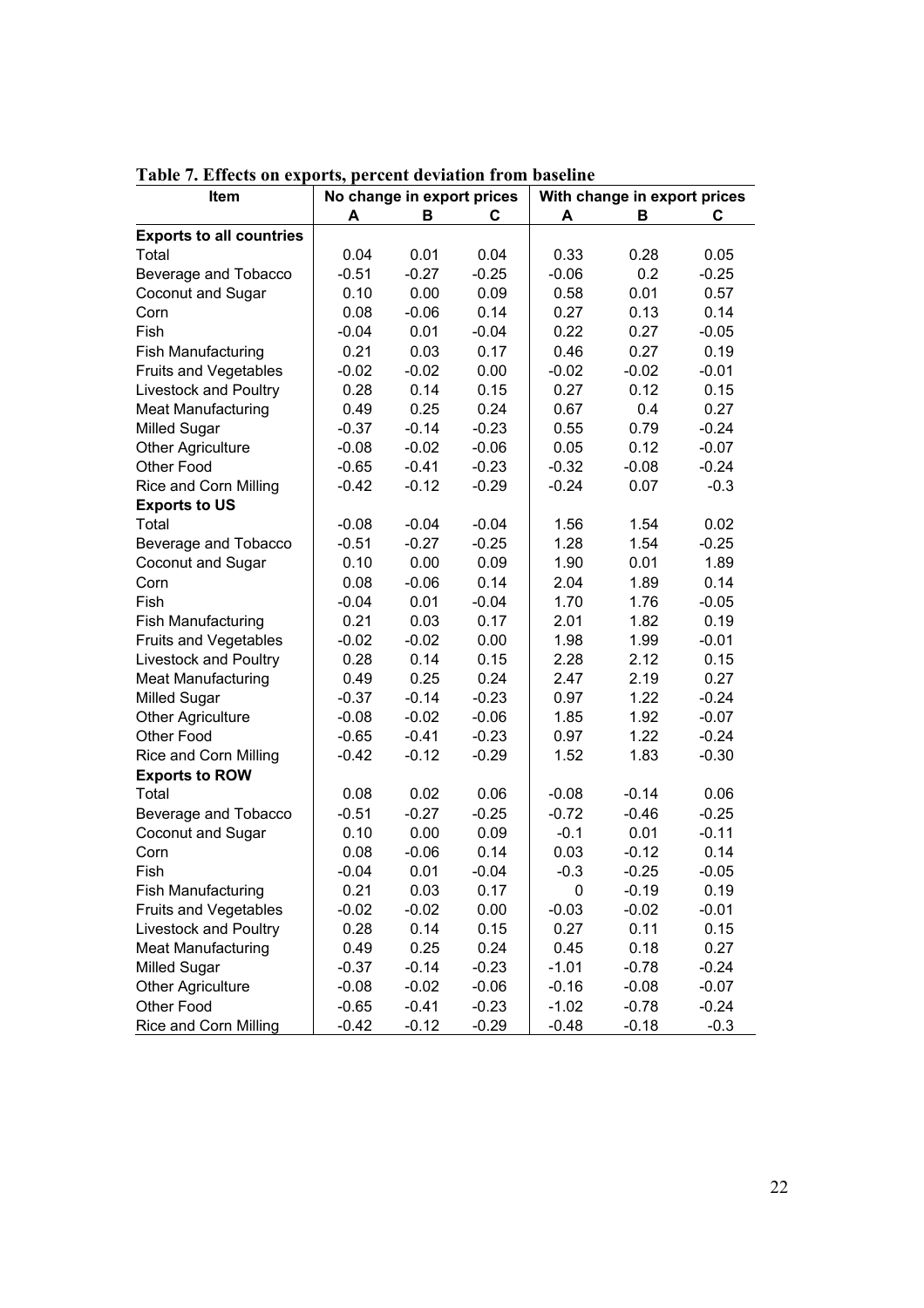#### **APPENDIX MODEL EQUATIONS, VARIABLES AND DISAGGREGATION**

*1*

#### **A. MODEL EQUATIONS**

#### **Production block**

#### *1. Production function (40 equations)*

$$
X_i = \alpha_i \cdot (\beta_i \cdot L_i^{-\rho_i} + (1 - \beta_i) \cdot K_i^{-\rho_i})^{-\frac{1}{\rho_i}}, \quad i \in I
$$

*2. Labor demand (40 equations)* 

$$
L_i = X_i \cdot \beta_i^{\sigma_{1i}} \cdot \left(\frac{NP_i}{W}\right)^{\sigma_i}; \qquad i \in I
$$

*3. Net price or price of value added (40 equations)* 

$$
NP_i = (1 - \tau_{1i}) \cdot P_i - \Gamma_{1i} - \Gamma_{2i} - \Gamma_{3i}; \qquad i \in I
$$

where: 
$$
\Gamma_{1i} = \sum_{j} \alpha_{ji} \cdot CP_j
$$
;  $i \in I, j \in M$   
\n
$$
\Gamma_{2i} = \sum_{j} \alpha_{ji} \cdot P_j
$$
;  $i \in I, j \in N$   
\n
$$
\Gamma_{3i} = \sum_{j} \tau_{4j} \cdot \psi_{ij}
$$
  $i \in I, j \in F$ 

*4. Return to fixed capital (40 equations)*   $PIE_i = NP_i \cdot X_i - W \cdot L_i$ ;  $i \in I$ 

#### **Household Block**

*5. Aggregate wage revenues (1 equation*)

$$
WR = \sum_{i} W \cdot L_i + TR_{l, row} - TR_{row, l}; \qquad i \in I
$$

- *6. Regional wage revenues (2 equations)*   $W$ *R*<sub>*i*</sub> =  $\chi_{1i} \cdot W$ *R*; *i*  $\in Z$
- *7. Wage revenues of the household (3 households x 2 regions = 6 equations)*   $W\mathbb{R}_{ii} = v_{1ii}W\mathbb{R}_{i}$ ;  $i \in H, j = Z$

#### *8. Net operating surplus (1 equation)*   $i$ <sup>I</sup>  $\Gamma$ <sub>Sur,gov</sub>  $\Gamma$ <sup>I</sup>  $\Gamma$ <sub>Sur,row</sub>  $\Gamma$ <sup>I</sup> $\Gamma$ <sub>Sur,h3</sub>  $NOS = \sum_{i} PIE_{i} + TR_{sur,.gov} + TR_{sur,row} + TR_{sur, h3}$ ;  $i \in I$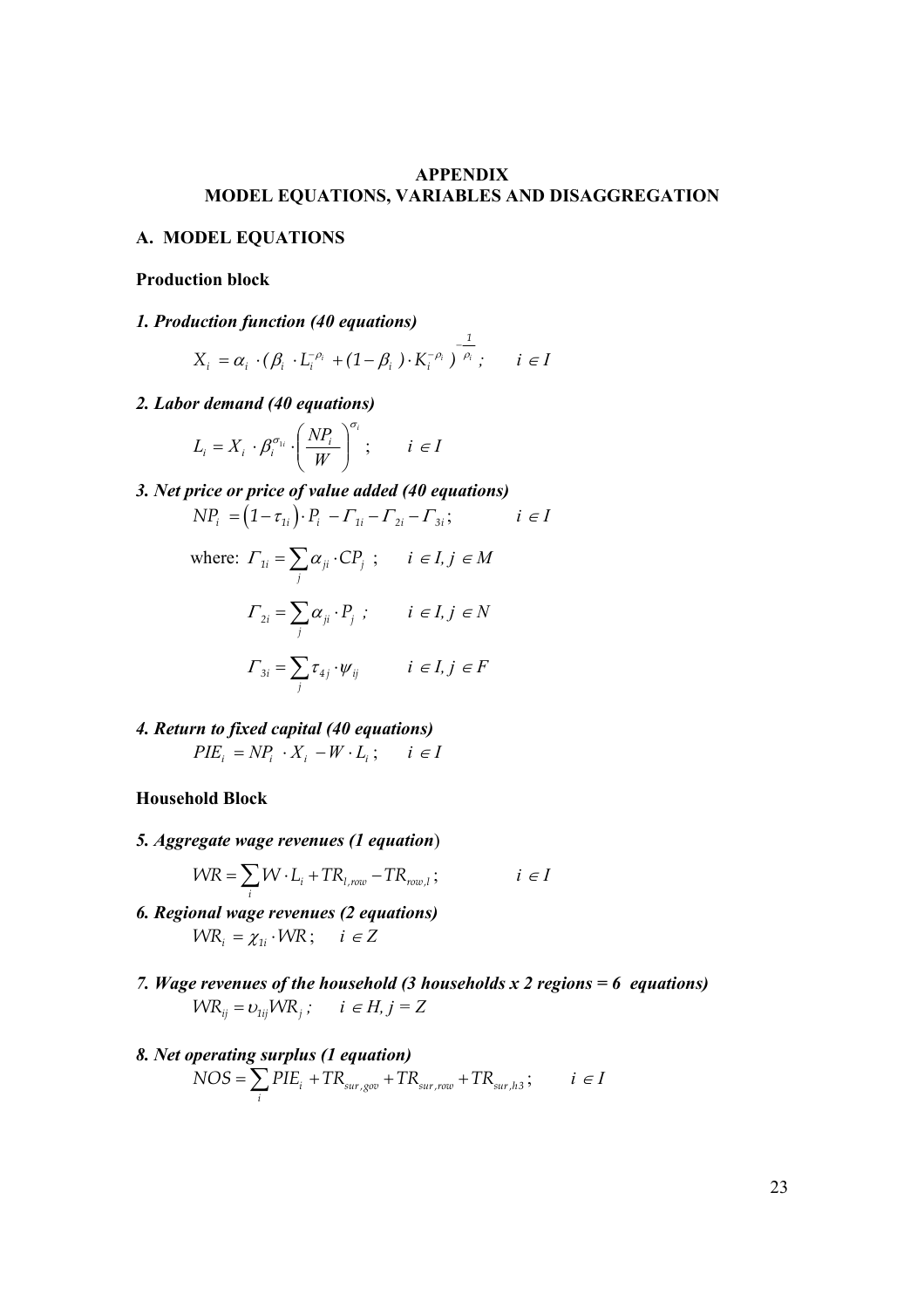- *9. Regional Net operating surplus, net of corporate taxes and savings (2 equations)*   $NOS_i = \chi_{2i} \cdot (NOS - TR_{sur,row}) \cdot (1 - \eta_2) \cdot (1 - \tau_3) ; \quad i \in \mathbb{Z}$
- *10. Net operating surplus of households (3 households x 2 regions = 6 equations)*   $W R_{ii} = v_{ii} \cdot W R_i$ ;  $i \in H, j \in Z$
- *11. Gross income of households (3 equations)*   $i = \sum$   $\sum_i$   $\sum_i$   $\sum_i$   $\sum_i$   $\sum_i$  $GY_i = \sum_j WR_{ij} + \sum_j NOS_{ij}$ ;  $i \in H; j \in Z$
- *12. Household spending (3 equations)*   $NY_i = (1 - \eta_{1i}) \cdot (1 - \tau_{2i}) \cdot GY_i + TR_{i, \text{cov}} + TR_{i, \text{row}} - TR_{i, \text{sur}}; \quad i \in H$
- *13. Consumption of importable goods (3 households x 33 goods = 99 equations)*

$$
CON_{ij} = \frac{\gamma_{ij} \cdot NY_i}{CP_j}; \quad i \in H; j \in M
$$

*14. Consumption of non-traded goods (3 households x 7 goods = 21 equations)* 

$$
CON_{ij} = \frac{\gamma_{ij} \cdot NY_i}{P_j}; \quad i \in H; j \in N
$$

#### **Government Block**

15. Government revenues (1 equation)  
\n
$$
GR = \Gamma_1 + \Gamma_2 + \Gamma_3 + \Gamma_4 + \Gamma_5 + \Gamma_6 + \Gamma_7
$$
\nwhere:  $\Gamma_1 = \sum_i \tau_{1i} \cdot P_i \cdot X_i$ ;  $i \in I$   
\n
$$
\Gamma_2 = \sum_i \tau_{2i} \cdot GY_i \qquad i \in H
$$
\n
$$
\Gamma_3 = \tau_3 \cdot \sum_i NOS_i
$$
;  $i \in Z$   
\n
$$
\Gamma_4 = \sum_i \tau_{i} uS_i \cdot IMP_i \cdot ER \cdot WIP \_lUS_i
$$
;  $i \in MUS$   
\n
$$
\Gamma_5 = \sum_i \tau_{i} f \cdot IMP_i \cdot ER \cdot WIP \_ROW_i
$$
;  $i \in M$   
\n
$$
\Gamma_6 = \sum_i \tau_{5i} \cdot \left(\sum_i EMIT_{ij}\right); \quad i \in F, j \in I
$$
  
\n
$$
\Gamma_7 = TR_{gov, row}
$$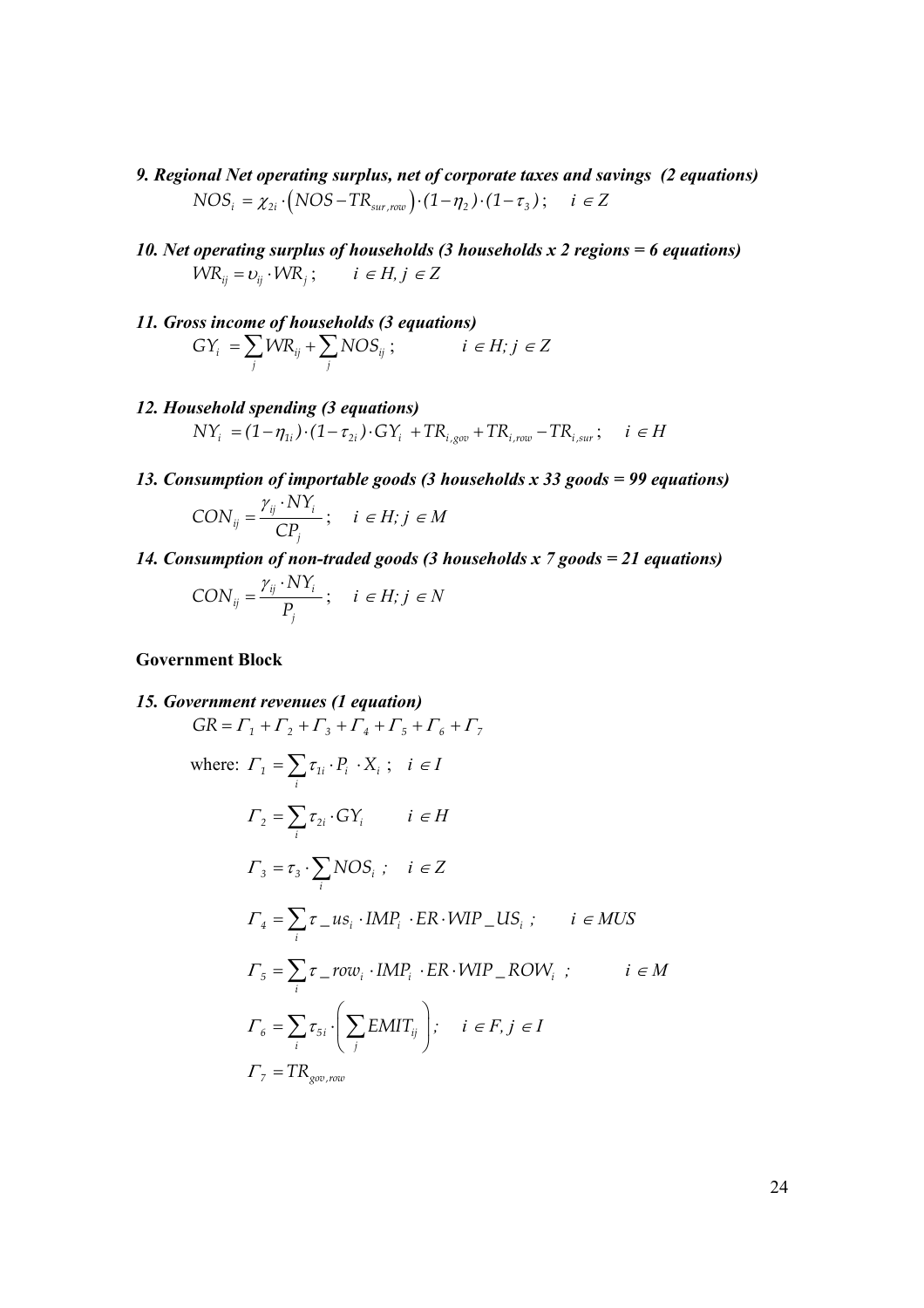*16. Government spending (1 equation)* 

$$
GS = \sum_{i} P_i \cdot GC_i + \sum_{j} TR_{j, gov} + TR_{row, gov}; \qquad i \in G; j \in h
$$

*17. Government surplus (1 equation)*   $GSR = GR - GS$ 

#### **Foreign Trade Block**

- *18. Domestic price of imports from the US (32 equations)*   $DP\_US_i = (1 + \tau \_us_i) \cdot WIP\_US_i \cdot ER;$   $i \in MUS$
- *19. Domestic price of imports from the rest of the world (33 equations)*   $DP\_ROW_i = (1 + \tau\_ROW_i) \cdot WIP\_ROW_i \cdot ER ;$   $i \in M$
- *20. Domestic price of aggregate imports (33 equations)*   $\frac{d}{i} = \frac{mv_1 - \omega_{i}v_1 - \omega_{i}mv_1 - \kappa_{i}v_1v_1 - \kappa_{i}v_1v_1}{hAD}$ *i*  $DP_i = \frac{IMP\_US_i \cdot DP\_US_i + IMP\_ROW_i \cdot DP\_ROW_i}{IDP_i}$ *IMP*  $=\frac{IMP\_US_i \cdot DP\_US_i + IMP\_ROW_i \cdot DP\_ROW_i}{WID\_ROW_i} ; i \in MUS$  $DP_i = DP \_$ *ROW<sub>i</sub>*;  $i \in NMUS$

#### *21. Aggregate imports (33 equations)*

$$
IMP_i = A_i \cdot \left[ \frac{\delta_{1i}}{(1 - \delta_{1i})} \cdot \frac{P_i}{DP_i} \right]^{\sigma_{2m}}; \quad i \in M
$$

#### *22. Imports from the US (33 equations)*

$$
IMP\_US_i = IMP_i \cdot \left(\frac{DP_i}{DP\_US_i}\right)^{\sigma_{ii}} \cdot \delta_{3,i}^{\sigma_{4i}}; \quad i \in MUS
$$
  

$$
IMP\_US_i = 0; \quad I \in NMUS
$$

#### *23. Imports from the rest of the world (33 equations)*

$$
IMP\_ROW_i = IMP_i \cdot \left(\frac{DP_i}{DP\_ROW_i}\right)^{\sigma_{4i}} \cdot \delta_{4i}^{\sigma_{4i}}; \quad i \in MUS
$$
  

$$
IMP\_ROW_i = IMP_i; \quad i \in NMUS
$$

#### *24. Domestic price of exports (35 equations)*   $\frac{\partial}{\partial i} = \frac{\text{VULI} - \alpha v_i}{\text{FVD}}$ *i*  $WEP_i = \frac{WEP \_US_i \cdot EXP \_US_i + WEP \_ROW_i \cdot EXP \_ROW_i}$ *EXP*  $=\frac{WEP\_{US_i} \cdot EXP\_{US_i} + WEP\_{ROW_i} \cdot EXP\_{ROW_i}}{WIP}$ ;  $i \in E$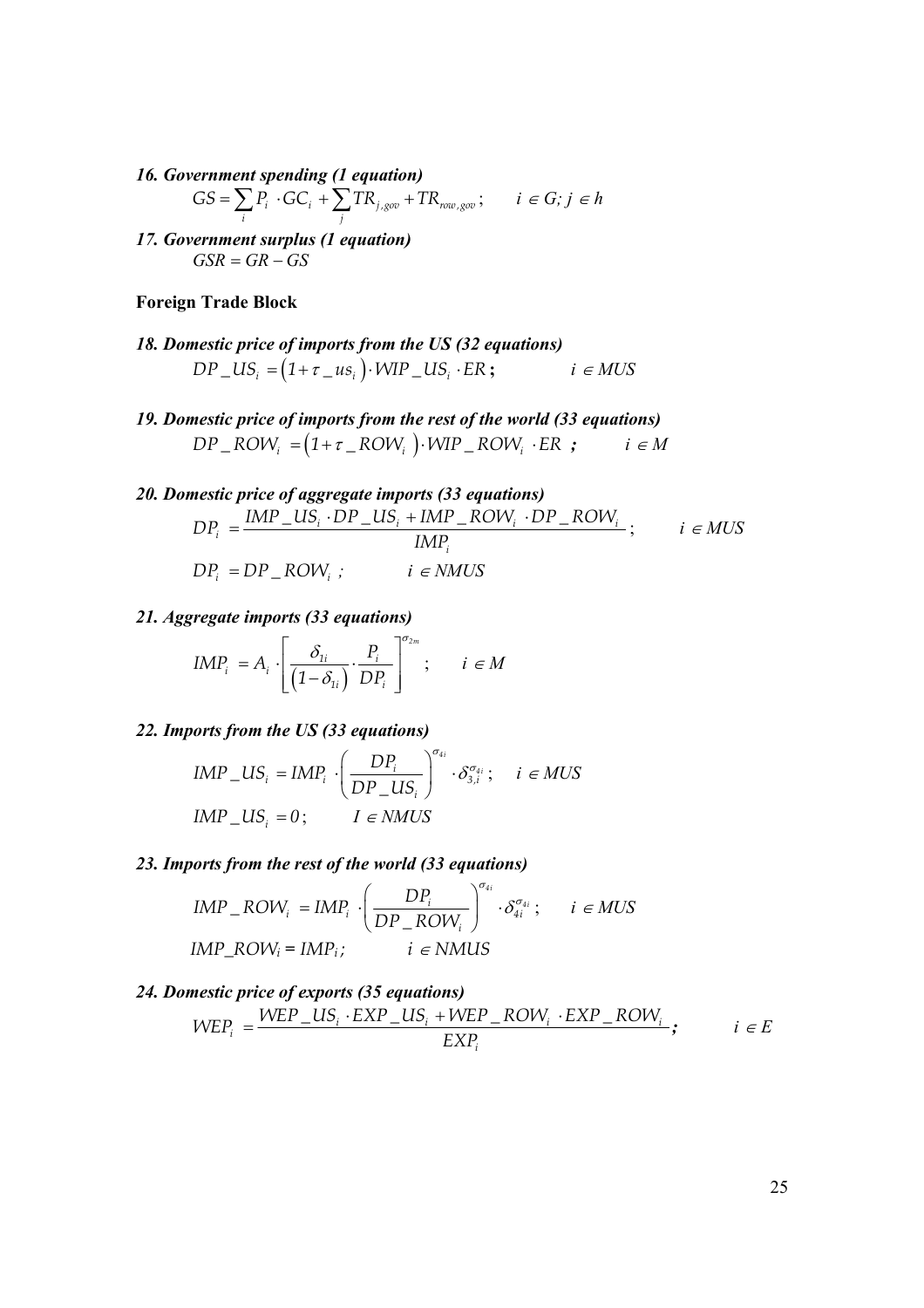#### *25. Aggregate Exports (40 equations)*

$$
EX_{i} = A_{i} \cdot \left[ \frac{\delta_{2i}}{1 - \delta_{2i}} \cdot \frac{WEP_{i} \cdot ER}{P_{i}} \right]^{\sigma_{3i}}; \qquad i \in E
$$
  

$$
EX_{i} = 0; \qquad i \in NE
$$

#### *26. Exports to the US (35 equations)*

$$
EXP\_US_i = EXP_i \cdot \left(\frac{WEP\_US_i}{WEP_i}\right)^{\sigma_{5i}} \cdot \delta_{5i}^{\sigma_{5i}}; \qquad i \in EUS
$$
  
EXP\_US<sub>i</sub> = 0; \qquad i \in NEUS

#### *27. Exports to ROW (35 equations)*

$$
EXP\_ROW_{i} = EXP_{i} \cdot \left(\frac{WEP\_ROW_{i}}{WEP_{i}}\right)^{\sigma_{si}} \cdot \delta_{6i}^{\sigma_{si}}; \qquad i \in EUS
$$
  
EXP\\_ROW\_{i} = EXP\_{i}; \qquad i \in NEUS

#### *28. Trade deficit (1 equation)*

$$
BAL = \Gamma_1 + \Gamma_2 - \Gamma_3 - \Gamma_4
$$
\nwhere:  $\Gamma_1 = \sum_i WIP \_US_i \cdot ER \cdot IMP \_US_i ;$   $i \in MUS$   
\n $\Gamma_2 = \sum_i WIP \_ROW_i \cdot ER \cdot IMP \_ROW_i ;$   $i \in M$   
\n $\Gamma_3 = \sum_i WEP \_ US_i \cdot ER \cdot EXP \_ US_i ;$   $i \in EUS$   
\n $\Gamma_4 = \sum_i WEP \_ ROW_i \cdot ER \cdot EXP \_ ROW_i ;$   $i \in E$ 

#### **Environmental Block**

- *29. Emissions per sector (11 x 40 = 440 equations)*   $EMIT_{ij} = \psi_{ij} \cdot X_i ; \quad i \in F; j \in I$
- *30. Total emissions (11 equations)*   $i = \sum$ <sup>LIVIII</sup><sup>ij</sup>  $EMIT_i = \sum_j EMIT_{ij}$ ;  $i \in F; j \in I$

#### **Other Equations**

*31. Equilibrium condition for importable goods (33)*   $i$  i  $\mu$ vii  $i$   $\sim$   $\sigma$ <sub>i</sub>  $\sigma$ <sub>i</sub>  $\sigma$ <sub>i</sub>  $\sigma$ <sub>i</sub>  $\sigma$ <sub>i</sub>  $\sigma$ <sub>i</sub>  $\sigma$ <sub>i</sub>  $A_i + IMP_i = CON_i + KF_i + GC_i + \sum_j \alpha_{ij} \cdot X_j;$   $i \in M; j \in I$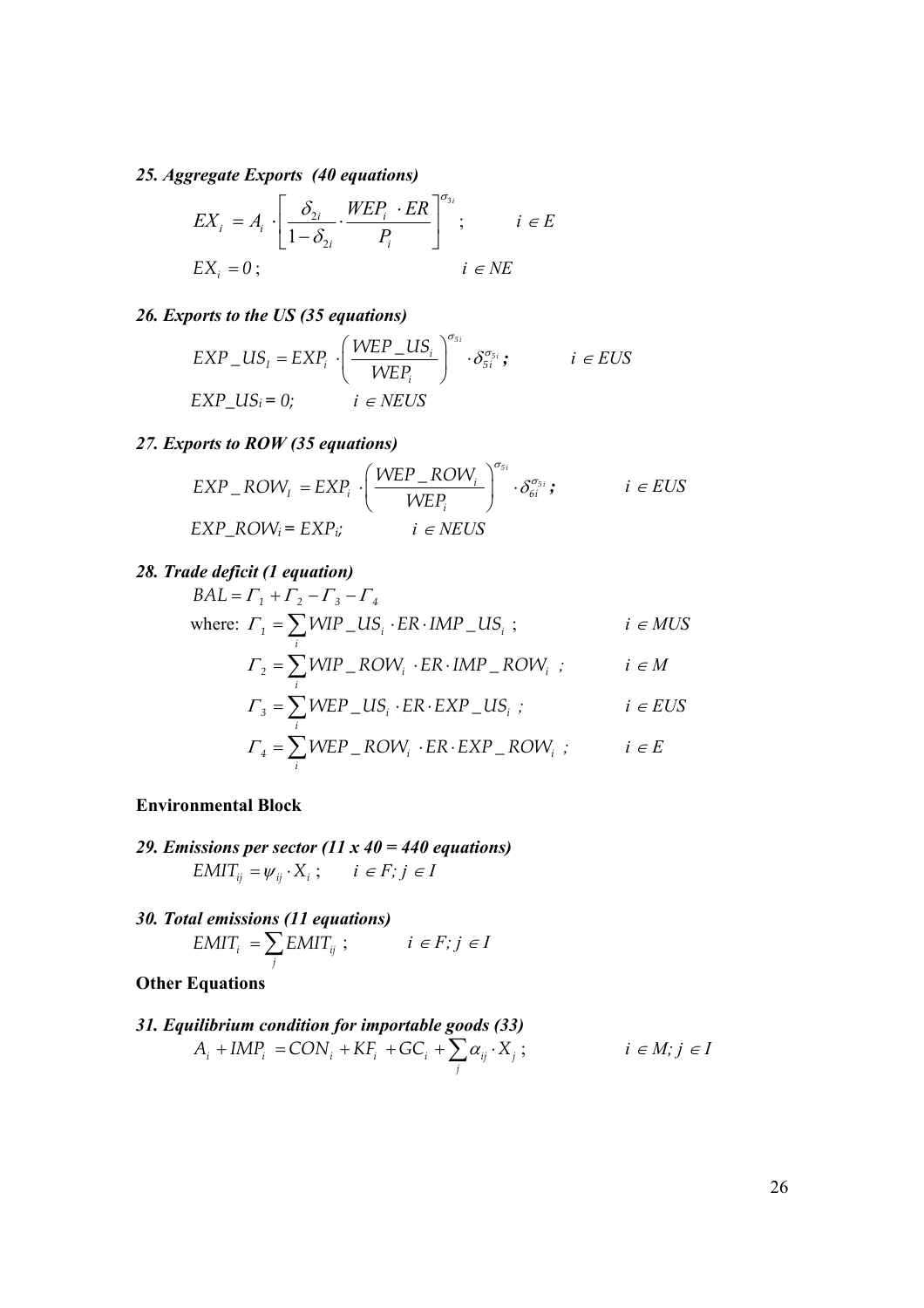*32. Equilibrium condition for non-importable goods (7 equations)* 

$$
A_i = CON_i + GC_i + KF_i + \sum_j \alpha_{ij} \cdot X_j ; \qquad i \in N; j \in I
$$

- *33. Total employment (1 equation) i*  $L = \sum_i L_i$ ; *i* ∈ *I*
- *34. Price index (1 equation)*

$$
\prod_{i}\left(\frac{P_{i}}{\theta_{i,h1}}\right)^{\theta_{i,h1}} = 1; \quad i \in I
$$

*35. Domestically consumed domestic output (40 equations)*   $A_i = X_i - EX_i$ ; *i* ∈ *I* 

#### *36. Total savings (1 equation)*

 $TSAV = \Gamma_1 + \Gamma_2 + GSR - BAL$ where:  $\Gamma_1 = \eta_2 \cdot (1 - \tau_3) \cdot \sum NOS_i$  $\sum_i \eta_2 \cdot (1 - \tau_3) \cdot \sum_i NOS_i$ ; *i* ∈ *Z* 

$$
\Gamma_2 = \sum_i \eta_{1i} \cdot (1 - \tau_{2i}) \cdot GY_i \qquad i \in H
$$

*37. Capital formation (40 equations)* 

$$
KF_i = \frac{\varphi_i \cdot TSAV}{CP_i}; \quad i \in M
$$
  

$$
KF_i = \frac{\varphi_i \cdot TSAV}{P_i}; \quad i \in N
$$

*38. Composite price (33 equations)* 

$$
CP_i = \frac{DP_i \cdot IMP_i + P_i \cdot A_i}{IMP_i + A_i}; \qquad i \in M
$$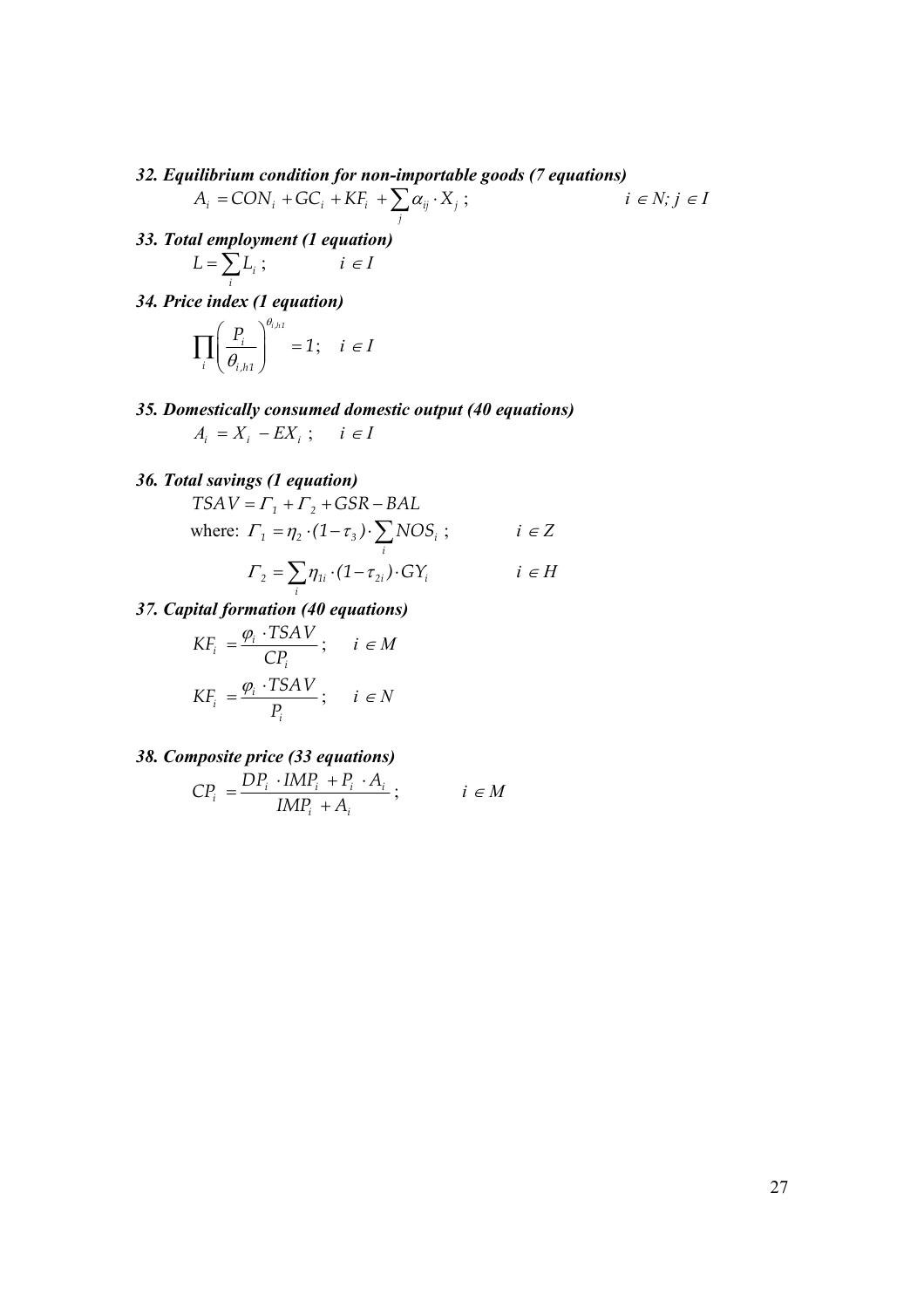### **B. SETS AND VARIABLE DEFINITIONS**

| <b>Variables</b>               | Domain                         | Count          | <b>Description</b>                                      |
|--------------------------------|--------------------------------|----------------|---------------------------------------------------------|
| $A_i$                          | $i \in I$                      | 40             | domestic consumption of the domestically                |
|                                |                                |                | produced good                                           |
| <b>BAL</b>                     |                                | $\mathbf{1}$   | trade balance                                           |
| $CON_{ij}$                     | $i \in I, j \in H$             | 120            | consumption of good i by household j                    |
| $CP_i$                         | $i \in M$                      | 33             | composite price of commodity i                          |
| DP $ROW_i$ $i \in M$           |                                | 33             | domestic price of imports from the rest of the<br>world |
| DP $US_i$ $i \in MUS$          |                                | 32             | domestic price of imports from the US                   |
| $DP_i$                         | $i \in M$                      | 33             | domestic price of importable commodity i                |
| $EMIT_i$ $i \in F$             |                                | 11             | total of emission i                                     |
|                                | $EMIT_{ij}$ $i \in F, j \in I$ | 440            | emission of i from sector j                             |
| $EX_i$                         | $i \in I$                      | 40             | exports of good i                                       |
| EXP ROW <sub>i</sub> $i \in E$ |                                | 35             | exports of good i to the rest of the world              |
| $EXP$ $US_i$ $i \in E$         |                                | 35             | exports of good i to the US                             |
| <b>GR</b>                      |                                | $\mathbf{1}$   | government revenues                                     |
| GS                             |                                | $\mathbf{1}$   | government spending                                     |
| <b>GSR</b>                     |                                | $\mathbf{1}$   | government surplus                                      |
| $GY_i$                         | $i \in H$                      | 3              | gross income of household i                             |
| IMP $ROW_i$ $i \in M$          |                                | 33             | imports of good i from the rest of the world            |
| IMP $US_i$ $i \in M$           |                                | 33             | imports of good i from the US                           |
| $IMP_i$                        | $i \in M$                      | 33             | imports of commodity i                                  |
| $KF_i$                         | $i \in I$                      | 40             | capital formation for sector i                          |
| L                              |                                | $\mathbf{1}$   | total employment                                        |
| $L_i$                          | $i \in I$                      | 40             | labor demand in sector i                                |
| <b>NOS</b>                     |                                | $\mathbf{1}$   | net operating surplus                                   |
| $NOS_i$                        | $i \in Z$                      | $\overline{c}$ | net operating surplus from region i, less               |
|                                |                                |                | corporate savings and corporate taxes                   |
| $NOS_{ij}$                     | $i \in H, j \in Z$             | 6              | net operating surplus of household i from               |
|                                |                                |                | region j                                                |
| $NP_i$                         | $i \in I$                      | 40             | net price of sector/commodity i                         |
| $NY_i$                         | $i \in H$                      | 3              | total spending of household i                           |
| $P_i$                          | $i \in I$                      | 40             | domestic price of commodity i                           |
| $PIE_i$                        | $i \in I$                      | 40             | return to capital in sector i                           |
| <i>TSAV</i>                    |                                | $\mathbf{1}$   | total savings                                           |
| $WEP_i$                        | $i \in E$                      | 35             | world price of exports                                  |
| <b>WR</b>                      |                                | $\mathbf{1}$   | aggregate wage revenues                                 |
| $WR_i$                         | $i \in Z$                      | 2              | wage revenues of region i                               |
| $WR_{ij}$                      | $i \in H, j \in Z$             | 6              | wage revenue of household i from region i               |
| $X_i$                          | $i \in I$                      | 40             | output of sector/commodity $i$                          |

**Endogenous variables (total = 1256)**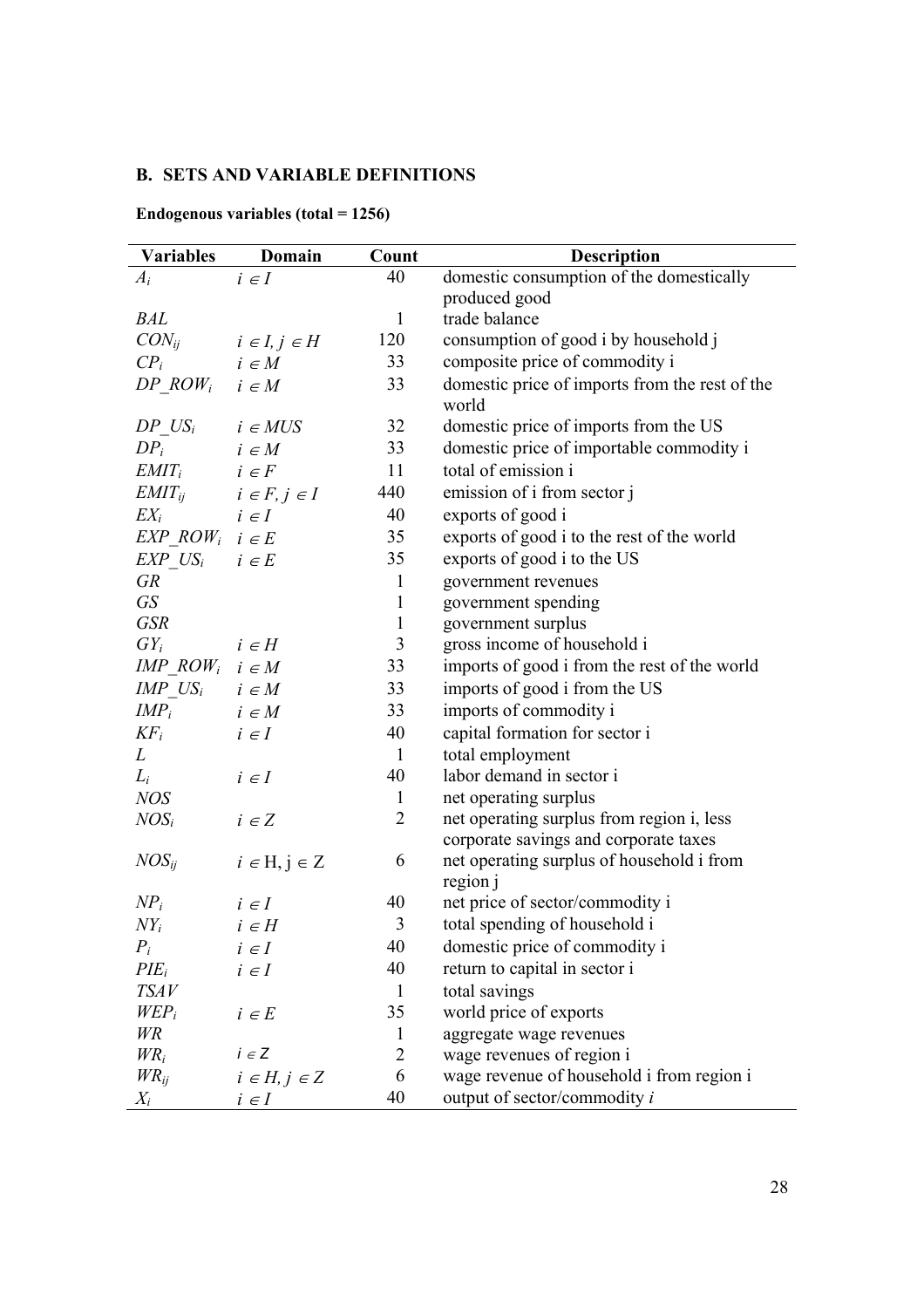**Exogenous variables and parameters** 

| <b>Variables</b>                   | Domain                | <b>Description</b>                                                                            |
|------------------------------------|-----------------------|-----------------------------------------------------------------------------------------------|
| ER                                 |                       | exchange rate                                                                                 |
| $K_i$                              | $i \in I$             | capital stock in sector i                                                                     |
| $TR_{gov,row}$                     |                       | transfers to the government from the rest of the world                                        |
| $TR_{i,.gov}$                      | $i \in H$             | transfers to household i from the government                                                  |
| $TR_{i,row}$                       | $i \in H$             | transfers to household i from the rest of the world                                           |
| $TR_{i,sur}$                       | $i \in H$             | transfers to household i from surplus                                                         |
| $TR_{l,row}$                       |                       | transfers of wage earnings from the rest of the world                                         |
| $TR_{row,l}$                       |                       | transfers of wage earnings to the rest of the world                                           |
| $TR_{sur,gov}$                     |                       | transfers of surplus from government                                                          |
| $TR_{sur,h3}$                      |                       | transfers of surplus from the 3 <sup>rd</sup> household group                                 |
| $TR_{sur,row}$                     |                       | transfers of surplus from the rest of the world                                               |
| W                                  |                       | wage rate                                                                                     |
| WEP ROW <sub>i</sub>               | $i \in E$             | foreign price of exports to the ROW                                                           |
| WEP $US_i$                         | $i \in EUS$           | foreign price of exports to the US                                                            |
| WIP $ROW_i$                        | $i \in M$             | foreign price of imports from the ROW                                                         |
| $WIP$ <sub>_</sub> US <sub>i</sub> | $i \in MUS$           | foreign price of imports from the US                                                          |
| $\alpha_i$                         | $i \in I$             | Constant in the production function                                                           |
| $\alpha_{ij}$                      | $i \in I, j \in I$    | input-output coefficient                                                                      |
| $\beta_i$                          | $i \in I$             | weights in the production function                                                            |
| $\delta_{li}$                      | $i \in M$             | share parameter in the Armington function                                                     |
| $\delta_{2i}$                      | $i \in M$             | share parameter in the transformation function (i.e., between<br>exports and domestic output) |
| $\delta_{3i}$                      | $i \in MUS$           | share parameter for the US in the US-ROW Armington function                                   |
| $\delta_{4i}$                      | $i \in MUS$           | share parameter for the ROW in the US-ROW Arminton function                                   |
|                                    | $i \in EUS$           | share parameter for the US in the US-ROW transformation                                       |
| $\delta_{5i}$                      |                       | function                                                                                      |
| $\delta_{6i}$                      | $i \in EUS$           | share parameter for the ROW in the US-ROW transformation<br>function                          |
| $\gamma_{ij}$                      | $i \in H$ , $i \in I$ | share of spending of good n or m in the total spending of<br>household i                      |
| $\eta_{li}$                        | $i \in H$             | savings rate of household i                                                                   |
| $\eta_2$                           |                       | corporate savings rate                                                                        |
| $\varphi_i$                        | $i \in I$             | share of capital formation in total savings                                                   |
| $\theta_{i,h3}$                    | $i \in I$             | share of good $i$ in the total spending of household 3                                        |
| $\rho_i$                           | $i \in I$             | $=\left(1-\sigma_{1i}\right)^{-1}$                                                            |
| $\sigma_{li}$                      | $i \in I$             | elasticity of substitution between capital and labor in the<br>production function            |
| $\sigma_{2i}$                      | $i \in M$             | elasticity of substitution between domestic goods and imports                                 |
| $\sigma_{3i}$                      | $i\;\in E$            | elasticity of transformation between domestic goods and exports                               |
| $\sigma_{4i}$                      | $i \in MUS$           | elasticity of substitution between US and ROW imports                                         |
| $\sigma_{5i}$                      | $i \in EUS$           | elasticity of transformation between US and ROW exports                                       |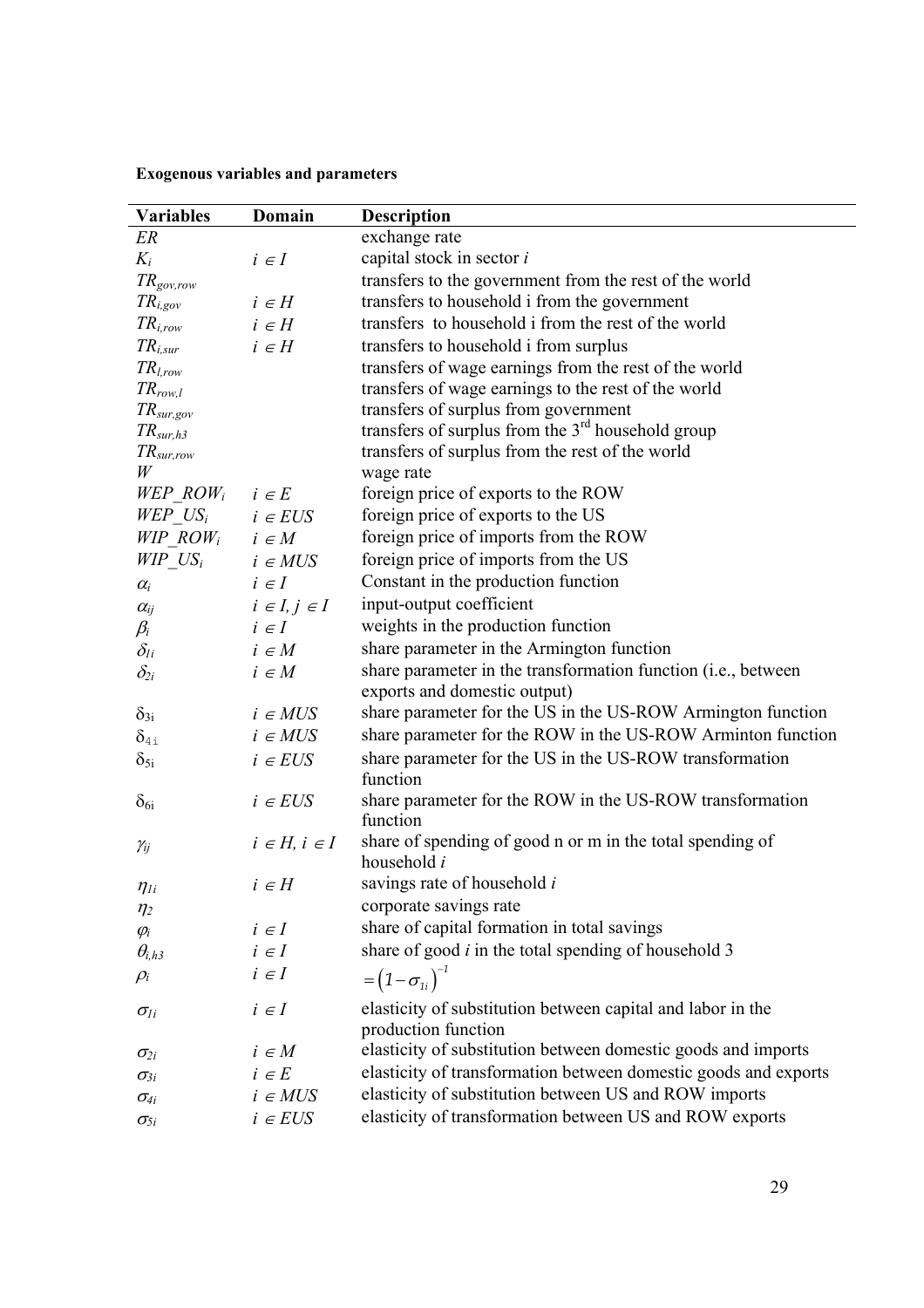| $\tau$ row <sub>i</sub> | $i \in M$          | tariff rate on ROW imports of good i                                                    |
|-------------------------|--------------------|-----------------------------------------------------------------------------------------|
| $\tau$ us <sub>i</sub>  | $i \in MUS$        | tariff rate on US imports of good i                                                     |
| $\tau_{li}$             | $i \in I$          | indirect tax rate on sector i                                                           |
| $\tau_{2i}$             | $i \in H$          | income tax rate for household h                                                         |
| $\tau_3$                |                    | corporate tax rate                                                                      |
| $\tau_{5i}$             | $i \in F$          | tax rate on emission $f$ (pesos per ton)                                                |
| $\psi_{ij}$             | $i \in F, j \in I$ | emissions of pollutant f from the production of good $i$ (in tons per<br>million pesos) |

| <b>Sets</b>    |                                      |                                        |
|----------------|--------------------------------------|----------------------------------------|
| <b>Symbol</b>  | <b>Description</b>                   | <b>Relationships</b>                   |
| E              | exportable commodities               | $E\subset I$                           |
| <b>EUS</b>     | commodities exported to the US       | $EUS \subset E$                        |
| $\overline{F}$ | emissions                            |                                        |
| G              | commodities consumed by government   | $G \subset I$                          |
| H              | households                           |                                        |
|                | all commodities                      |                                        |
| M              | importable commodities               | $M \subset I$                          |
| <b>MUS</b>     | commodities imported from the US     | $MUS \subset M$                        |
| N              | non-importable commodities           | $N\subset I$ ; $M\cap N=0$             |
| NE             | commodities non-exported             | $NE \subset I$ ; $NE \cap E = 0$       |
| <b>NEUS</b>    | commodities not exported to the US   | $NEUS \subset E$ ; NEUS $\cap EUS = 0$ |
| <i>NMUS</i>    | commodities not imported from the US | $NMUS \subset M$ ; NMUS $\cap MUS = 0$ |
| Z              | regions                              |                                        |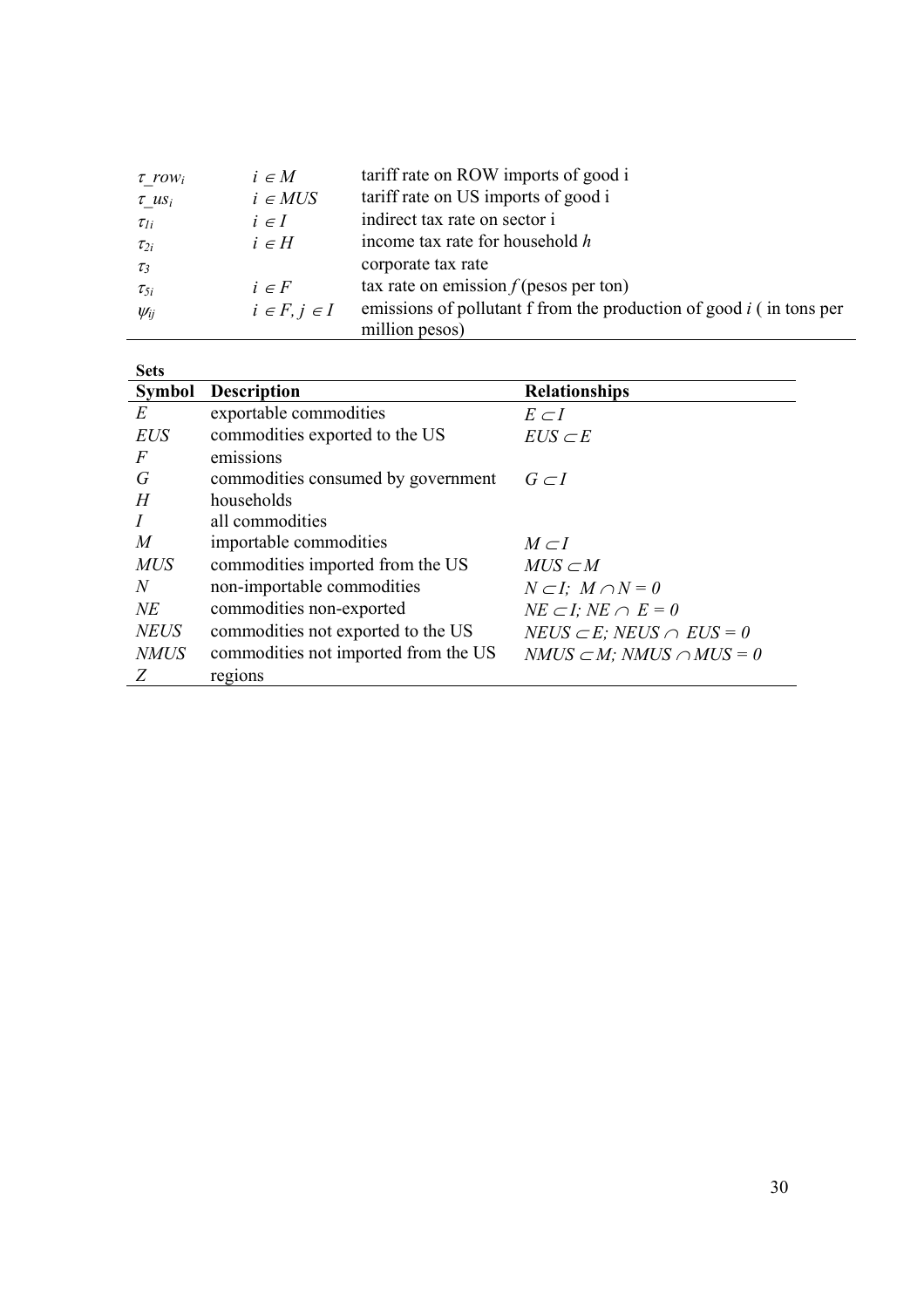### **Set Composition**

| <b>Set</b>       | Count          | <b>Elements</b>                                                                                                                                                                                                                                                                                                               |
|------------------|----------------|-------------------------------------------------------------------------------------------------------------------------------------------------------------------------------------------------------------------------------------------------------------------------------------------------------------------------------|
| E                | 35             | CORN, FRVE, COCSUG, LIVPOUL, FISH, OAGRI, MINE, RICECORN,<br>MSUGAR, MEATMAN, FISHMAN, BEVTOB, OFOOD, TLEATAN,<br>GARLEAMAN, WOOD, PAPER, CHEM, PETRO, CEMENT, ONONMET,<br>METAL, ELEC, TRAMAN, OMAN, CONST, ELECGAS, WATER, TRANSER,<br>TRADE, FINANCE, INSUR, PRIVEDU, PRIVHEA, OSERV                                       |
| <b>EUS</b>       | 33             | CORN, FRVE, COCSUG, LIVPOUL, FISH, OAGRI, MINE, RICECORN,<br>MSUGAR, MEATMAN, FISHMAN, BEVTOB, OFOOD, TLEATAN,<br>GARLEAMAN, WOOD, PAPER, CHEM, PETRO, CEMENT, ONONMET,<br>METAL, ELEC, TRAMAN, OMAN, CONST, TRANSER, TRADE, FINANCE,<br>INSUR, PRIVEDU, PRIVHEA, OSERV                                                       |
| $\overline{F}$   | 11             | BOD5, SS, TDS, OIL, N, P, PM, SOX, NOX, VOC, CO                                                                                                                                                                                                                                                                               |
| G                | 3              | PUBEDU, PUBHEA, GENGOV                                                                                                                                                                                                                                                                                                        |
| H                | 3              | HH1, HH2, HH3                                                                                                                                                                                                                                                                                                                 |
| $\overline{I}$   | 40             | PAL, CORN, FRVE, COCSUG, LIVPOUL, FISH, OAGRI, FORR, MINE,<br>RICECORN, MSUGAR, MEATMAN, FISHMAN, BEVTOB, OFOOD, TLEATAN,<br>GARLEAMAN, WOOD, PAPER, CHEM, PETRO, CEMENT, ONONMET,<br>METAL, ELEC, TRAMAN, OMAN, CONST, ELECGAS, WATER, TRANSER,<br>TRADE, FINANCE, INSUR, PRIVEDU, PRIVHEA, PUBEDU, PUBHEA,<br>GENGOV, OSERV |
| $\boldsymbol{M}$ | 33             | PAL, CORN, FRVE, LIVPOUL, FISH, OAGRI, FORR, MINE, RICECORN,<br>MSUGAR, MEATMAN, FISHMAN, BEVTOB, OFOOD, TLEATAN,<br>GARLEAMAN, WOOD, PAPER, CHEM, PETRO, CEMENT, ONONMET,<br>METAL, ELEC, TRAMAN, OMAN, CONST, TRANSER, FINANCE, INSUR,<br>PRIVEDU, PRIVHEA, OSERV                                                           |
| <b>NMUS</b>      | 1              | PAL                                                                                                                                                                                                                                                                                                                           |
| $\mathcal N$     | $\tau$         | COCSUG, ELECGAS, WATER, TRADE, PUBEDU, PUBHEA, GENGOV                                                                                                                                                                                                                                                                         |
| NE               | 5              | PAL, FORR, PUBEDU, PUBHEA, GENGOV                                                                                                                                                                                                                                                                                             |
| <b>NEUS</b>      | $\overline{c}$ | ELECGAS, WATER                                                                                                                                                                                                                                                                                                                |
| <b>MUS</b>       | 32             | CORN, FRVE, LIVPOUL, FISH, OAGRI, FORR, MINE, RICECORN,<br>MSUGAR, MEATMAN, FISHMAN, BEVTOB, OFOOD, TLEATAN,<br>GARLEAMAN, WOOD, PAPER, CHEM, PETRO, CEMENT, ONONMET,<br>METAL, ELEC, TRAMAN, OMAN, CONST, TRANSER, FINANCE, INSUR,<br>PRIVEDU, PRIVHEA, OSERV                                                                |
| Z                | 2              | RURAL, URBAN                                                                                                                                                                                                                                                                                                                  |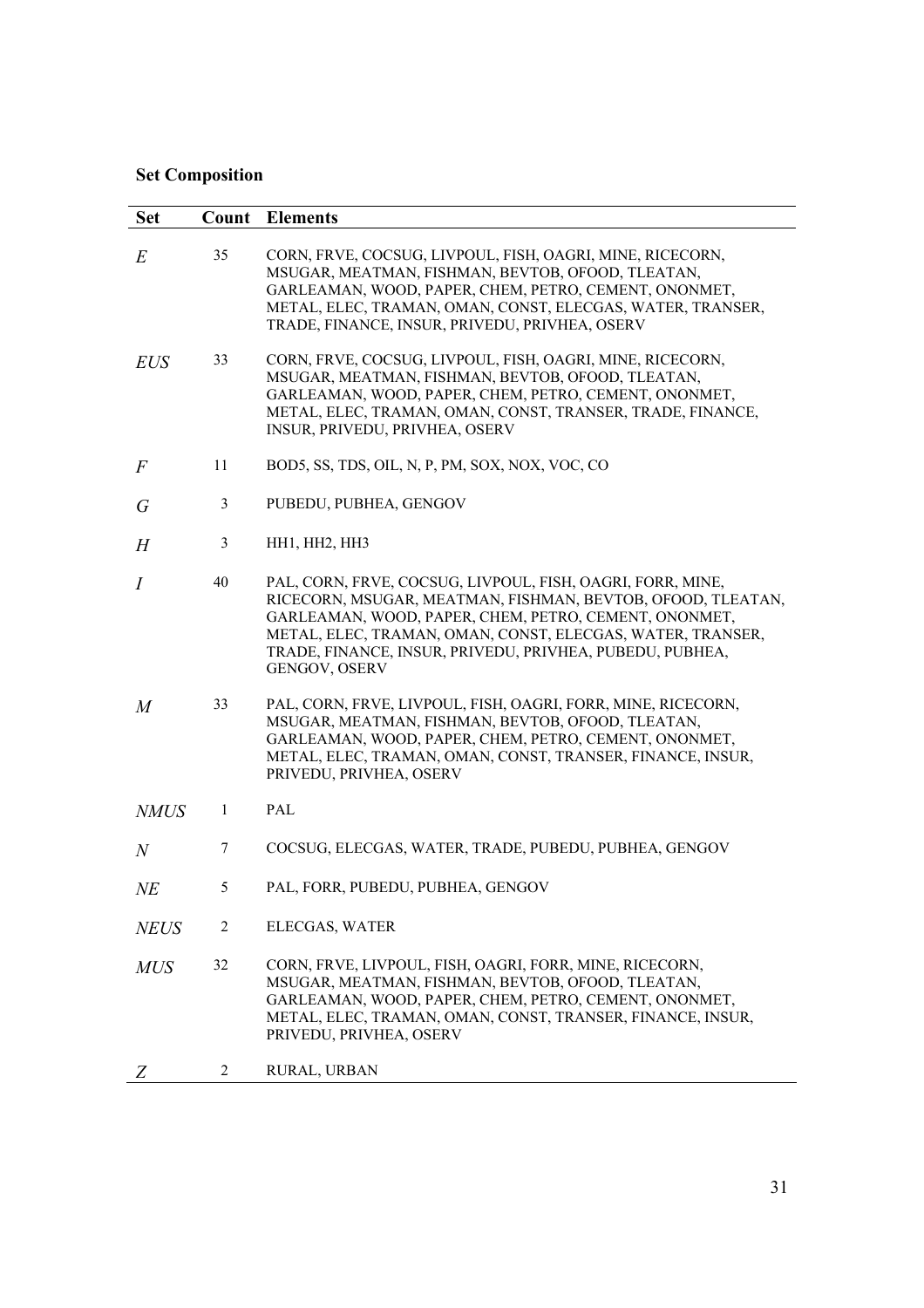### **C. DISAGGREGATION OF THE MODEL**

|                | Code             | <b>Description</b>                                         |
|----------------|------------------|------------------------------------------------------------|
| $\mathbf{1}$   | PAL              | Palay                                                      |
| $\overline{c}$ | <b>CORN</b>      | Corn                                                       |
| 3              | <b>FRVE</b>      | Vegetables, fruits and nuts (excluding coconut)            |
| $\overline{4}$ | COCSUG           | Coconut and sugarcane                                      |
| 5              | <b>LIVPOUL</b>   | Livestock, poultry and other animal products               |
| 6              | <b>FISH</b>      | Fishery                                                    |
| 7              | <b>OAGRI</b>     | Other agricultural production                              |
| 8              | <b>FORR</b>      | Forestry                                                   |
| 9              | <b>MINE</b>      | Mining                                                     |
| 10             | <b>RICECORN</b>  | Rice and corn milling                                      |
| 11             | <b>MSUGAR</b>    | Milled sugar                                               |
| 12             | <b>MEATMAN</b>   | Meat manufacturing                                         |
| 13             | <b>FISHMAN</b>   | Fish manufacturing                                         |
| 14             | <b>BEVTOB</b>    | Beverage and tobacco manufacturing                         |
| 15             | <b>OFOOD</b>     | Other food manufacturing                                   |
| 16             | <b>TLEATAN</b>   | Textile and leather tanning                                |
| 17             | <b>GARLEAMAN</b> | Garments and leather manufacturing                         |
| 18             | <b>WOOD</b>      | Wood manufacturing                                         |
| 19             | <b>PAPER</b>     | Paper and paper products                                   |
| 20             | <b>CHEM</b>      | Chemicals and plastic products                             |
| 21             | <b>PETRO</b>     | Petroleum refineries and misc. products of petrol and coal |
| 22             | <b>CEMENT</b>    | Cement manufacturing                                       |
| 23             | <b>ONOMET</b>    | Other non-metallic manufacturing                           |
| 24             | <b>METAL</b>     | Metal manufacturing                                        |
| 25             | <b>ELEC</b>      | Electrical equipment manufacturing                         |
| 26             | <b>TRAMAN</b>    | Transport and other machinery manufacturing                |
| 27             | <b>OMAN</b>      | Other manufacturing                                        |
| 28             | <b>CONST</b>     | Construction                                               |
| 29             | <b>ELECGAS</b>   | Electricity and gas                                        |
| 30             | <b>WATER</b>     | Water                                                      |
| 31             | <b>TRANSER</b>   | Transport and Communication services                       |
| 32             | <b>TRADE</b>     | Trade, storage and warehousing                             |
| 33             | <b>FINANCE</b>   | Financial sector                                           |
| 34             | <b>INSUR</b>     | Life and non-life insurance and real estate                |
| 35             | <b>PRIVEDU</b>   | Private education services                                 |
| 36             | <b>PRIVHEA</b>   | Private health services                                    |
| 37             | <b>PUBEDU</b>    | Public education services                                  |
| 38             | <b>PUBHEA</b>    | Public health services                                     |
| 39             | <b>GENGOV</b>    | General government services                                |
| 40             | <b>OSERV</b>     | Other services                                             |

#### **Commodity disaggregation**